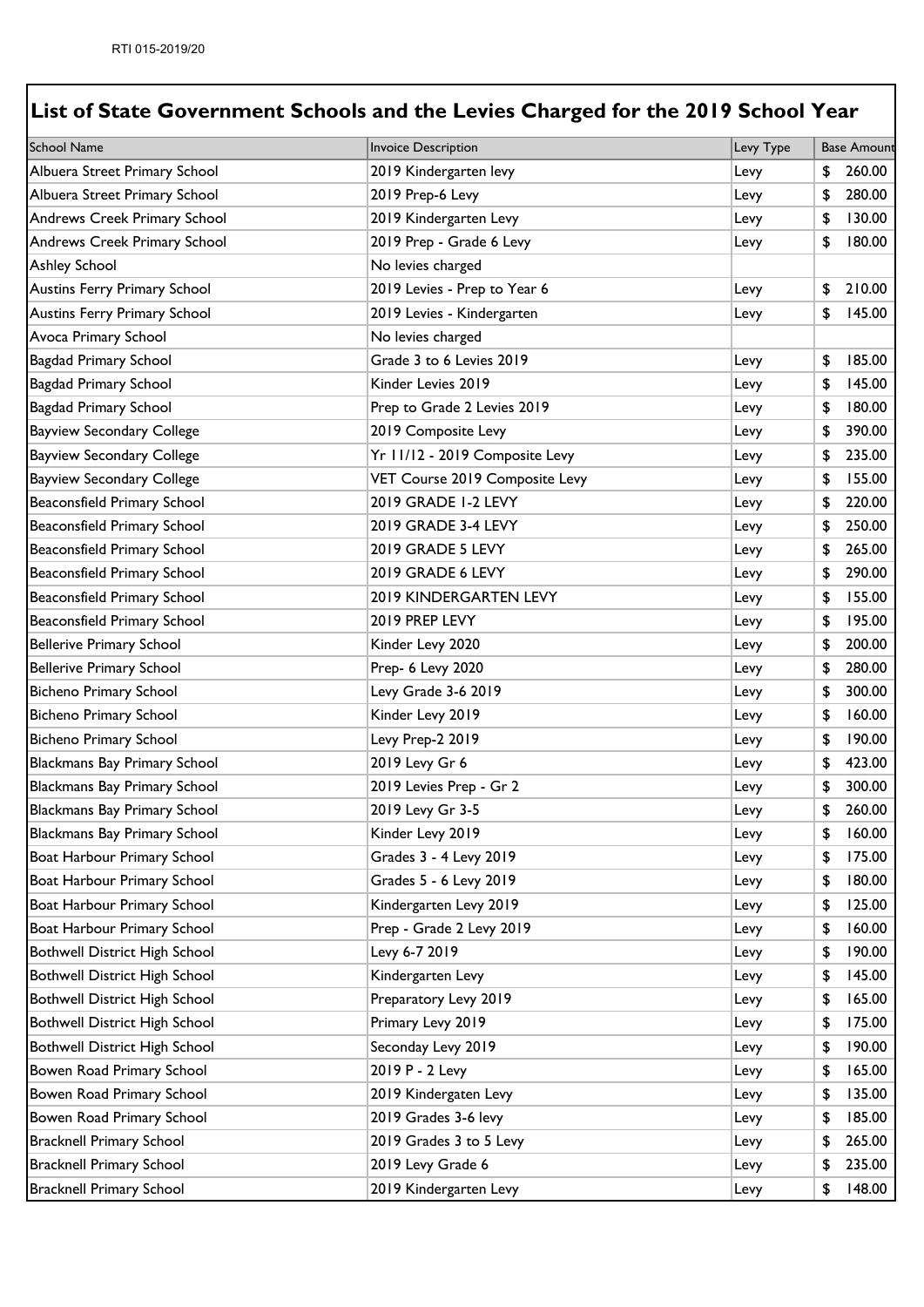| <b>School Name</b>                  | <b>Invoice Description</b>                         | Levy Type | <b>Base Amount</b> |
|-------------------------------------|----------------------------------------------------|-----------|--------------------|
| <b>Bracknell Primary School</b>     | 2019 Prep to Grade 2 Levy                          | Levy      | \$<br>215.00       |
| <b>Bridport Primary School</b>      | Grade I Levy                                       | Levy      | \$<br>200.00       |
| <b>Bridport Primary School</b>      | Grade 2 Levy                                       | Levy      | \$<br>200.00       |
| <b>Bridport Primary School</b>      | Grade 3 Levy                                       | Levy      | \$<br>250.00       |
| <b>Bridport Primary School</b>      | Grade 4 Levy                                       | Levy      | \$<br>300.00       |
| <b>Bridport Primary School</b>      | Grade 5 Levy                                       | Levy      | \$<br>300.00       |
| <b>Bridport Primary School</b>      | Grade 6 Levy                                       | Levy      | \$<br>300.00       |
| <b>Bridport Primary School</b>      | Kindergarten Levy                                  | Levy      | \$<br>150.00       |
| <b>Bridport Primary School</b>      | Prep Levy                                          | Levy      | \$<br>200.00       |
| <b>Brighton Primary School</b>      | 2019 Kindergarten Levy                             | Levy      | \$<br>160.00       |
| <b>Brighton Primary School</b>      | 2019 Prep to Grade 6 Levy                          | Levy      | \$<br>190.00       |
| <b>Brooks High School</b>           | <b>2019 Levy</b>                                   | Levy      | \$<br>500.00       |
| Bruny Island District School        | 2019 Kindergarten Levy                             | Levy      | \$<br>205.00       |
| <b>Bruny Island District School</b> | 2019 Prep Levy                                     | Levy      | \$<br>235.00       |
| Bruny Island District School        | 2019 Yearl Levy                                    | Levy      | \$<br>235.00       |
| Bruny Island District School        | 2019 Year 2 Levy                                   | Levy      | \$<br>235.00       |
| Bruny Island District School        | 2019 Year 3 Levy                                   | Levy      | \$<br>325.00       |
| Bruny Island District School        | 2019 Year 4 Levy                                   | Levy      | \$<br>325.00       |
| Bruny Island District School        | 2019 Year 5 Levy                                   | Levy      | \$<br>325.00       |
| Bruny Island District School        | 2019 Year 6 Levy                                   | Levy      | \$<br>325.00       |
| <b>Burnie High School</b>           | GR 7 LEVY 2019 (Stat, Camp, Gen Levy)              | Levy      | \$<br>760.00       |
| <b>Burnie High School</b>           | 2019 LEVY GR 8 9 10 (Stat, Gen Levy)               | Levy      | \$<br>475.00       |
| <b>Burnie Primary School</b>        | General Levy Grade 6                               | Levy      | \$<br>255.00       |
| <b>Burnie Primary School</b>        | General Kinder Levy 219                            | Levy      | \$<br>175.00       |
| <b>Burnie Primary School</b>        | General Levy Prep to Grade 5                       | Levy      | \$<br>215.00       |
| Cambridge Primary School            | 2019 Gr 6 General Levy includes Leavers Activities | Levy      | \$<br>290.00       |
| Cambridge Primary School            | 2019 Kindergarten General Levy                     | Levy      | \$<br>220.00       |
| Cambridge Primary School            | 2019 General Levy Prep, Grades 1 & 2               | Levy      | \$<br>260.00       |
| Cambridge Primary School            | 2019 General Levy inc Swim Program Gr 3 & 5        | Levy      | \$<br>290.00       |
| Cambridge Primary School            | 2019 Grade 4 Levy inc Swim Program & Camp          | Levy      | \$<br>380.00       |
| Campania District School            | 2019 Kinder Levy                                   | Levy      | \$<br>155.00       |
| Campania District School            | 2019 Prep-Yr6 Levy                                 | Levy      | \$<br>250.00       |
| Campania District School            | 2019 Yr7-Yr12 levy                                 | Levy      | \$<br>500.00       |
| Campbell Street Primary School      | Grade 3 to 5 Levy 2020                             | Levy      | \$<br>150.00       |
| Campbell Street Primary School      | Grade 3 to 5 Levy Swim & Water Safety Program 2020 | Levy      | \$<br>30.00        |
| Campbell Street Primary School      | Grade 6 Levy 2020                                  | Levy      | \$<br>150.00       |
| Campbell Street Primary School      | Grade 6 Levy End of Year Program 2020              | Levy      | \$<br>15.00        |
| Campbell Street Primary School      | Grade 6 Levy Growing Up Program 2020               | Levy      | \$<br>15.00        |
| Campbell Street Primary School      | Kinder Levy 2020                                   | Levy      | \$<br>110.00       |
| Campbell Street Primary School      | Kinder Excursion Levy 2020                         | Levy      | \$<br>40.00        |
| Campbell Street Primary School      | Prep to Grade 2 Levy 2020                          | Levy      | \$<br>150.00       |
| Campbell Street Primary School      | Prep to Grade 2 Water Orientation Levy 2020        | Levy      | \$<br>30.00        |
| Campbell Street Primary School      | Prep to Grade 6 Excursion Levy 2020                | Levy      | \$<br>50.00        |
| Campbell Town District High School  | Grade 10 Levy 2019                                 | Levy      | \$<br>400.00       |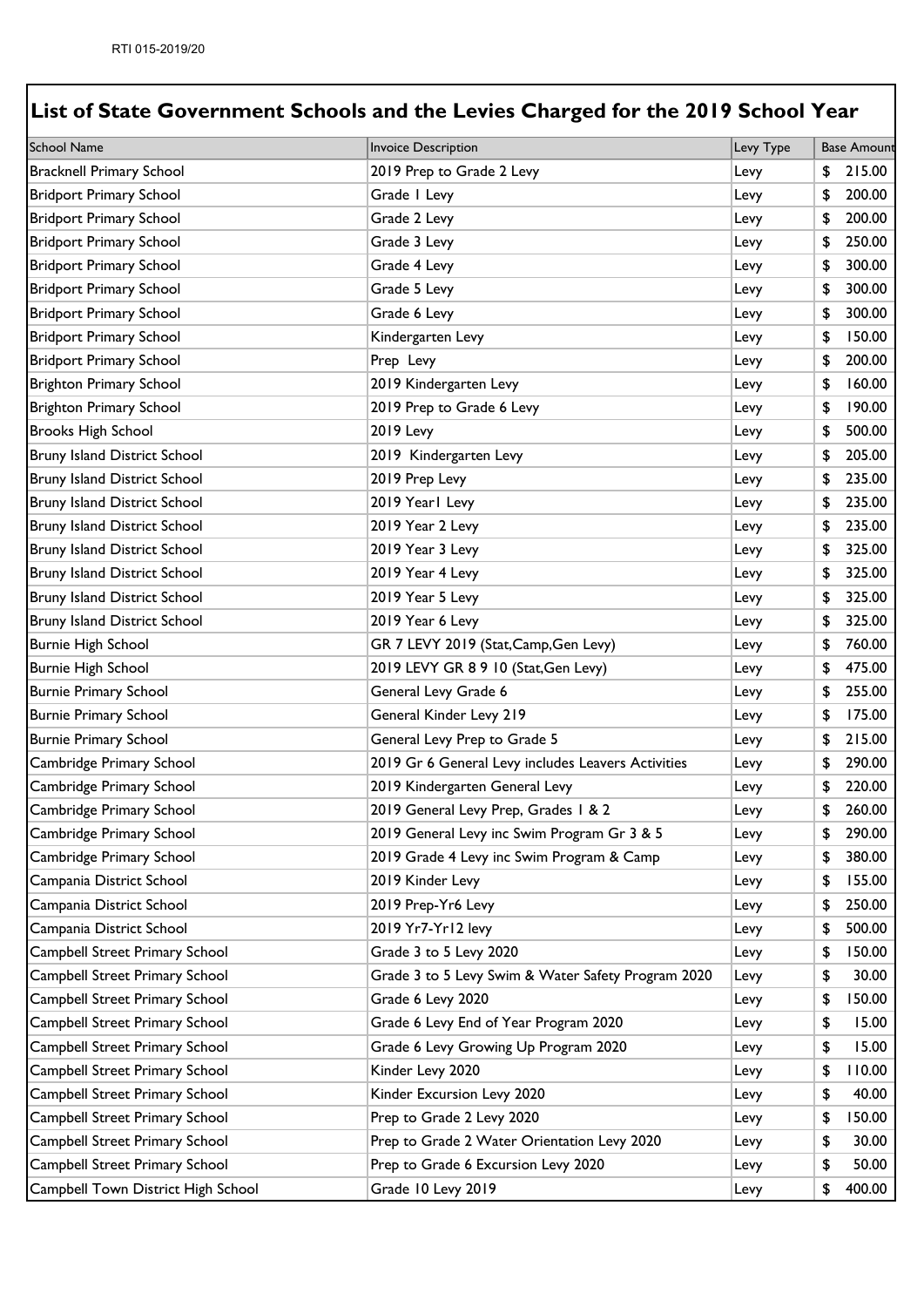| <b>School Name</b>                 | <b>Invoice Description</b>                      | Levy Type | <b>Base Amount</b> |
|------------------------------------|-------------------------------------------------|-----------|--------------------|
| Campbell Town District High School | Grade I Levy 2019                               | Levy      | \$<br>255.00       |
| Campbell Town District High School | Grade 2 Levy 2019                               | Levy      | \$<br>255.00       |
| Campbell Town District High School | Grade 3 Levy 2019                               | Levy      | \$<br>272.00       |
| Campbell Town District High School | Grade 4 Levy 2019                               | Levy      | \$<br>272.00       |
| Campbell Town District High School | Grade 5 Levy 2019                               | Levy      | \$<br>272.00       |
| Campbell Town District High School | Grade 6 Levy 2019                               | Levy      | \$<br>272.00       |
| Campbell Town District High School | Grade 7 Levy 2019                               | Levy      | \$<br>400.00       |
| Campbell Town District High School | Grade 8 Levy 2019                               | Levy      | \$<br>400.00       |
| Campbell Town District High School | Grade 9 Levy 2019                               | Levy      | \$<br>400.00       |
| Campbell Town District High School | Kindergarten Levy 2019                          | Levy      | \$<br>195.00       |
| Campbell Town District High School | Prep Levy 2019                                  | Levy      | \$<br>255.00       |
| Cape Barren Island School          | No levies charged                               |           |                    |
| Claremont College                  | 2019 General Levy (600 hours/4 subjects)        | Levy      | \$<br>420.00       |
| Clarence High School               | 2019 Composite Levy                             | Levy      | \$<br>600.00       |
| Clarendon Vale Primary School      | School Levy 2019                                | Levy      | \$<br>110.00       |
| Collinsvale Primary School         | 2019 Year 4 & Year 5 Levy                       | Levy      | \$<br>225.00       |
| Collinsvale Primary School         | 2019 Year 6 Levy                                | Levy      | \$<br>235.00       |
| Collinsvale Primary School         | 2019 Kindergarten Levy                          | Levy      | \$<br>185.00       |
| Collinsvale Primary School         | 2019 Prep - Year 3 Levy                         | Levy      | \$<br>205.00       |
| Cooee Primary School               | 2019 Kindergarten Levy                          | Levy      | \$<br>125.00       |
| Cooee Primary School               | 2019 Prep to Gr 6 Levy                          | Levy      | \$<br>175.00       |
| Cosgrove High School               | <b>2019 Levy</b>                                | Levy      | \$<br>400.00       |
| Cressy District High School        | Yr 7-10 Levy 2019                               | Levy      | \$<br>480.00       |
| <b>Cressy District High School</b> | Kindergarten Levy 2019                          | Levy      | \$<br>180.00       |
| Cressy District High School        | Prep- Yr 6 Levy 2019                            | Levy      | \$<br>230.00       |
| <b>Cygnet Primary School</b>       | STUDENT FEES 2019 YEARS 3-6                     | Levy      | \$<br>205.00       |
| <b>Cygnet Primary School</b>       | STUDENT FEES 2019 KINDER                        | Levy      | \$<br>140.00       |
| <b>Cygnet Primary School</b>       | STUDENT FEES 2019 PREP - YEAR 2                 | Levy      | \$<br>185.00       |
| Deloraine High School              | 2019 LEVY                                       | Levy      | \$<br>475.00       |
| Deloraine Primary School           | 2019 Levy for Kindergarten                      | Levy      | \$<br>148.00       |
| Deloraine Primary School           | 2019 Levy for classes Prep - Grade 6            | Levy      | \$<br>235.00       |
| Deloraine Primary School           | 2019 Swimming & Water Safety Program Grades 3-5 | Levy      | \$<br>25.00        |
| Devonport High School              | 2019 Composite Levy                             | Levy      | \$<br>20.00        |
| Devonport High School              | 2019 School Levies                              | Levy      | \$<br>550.00       |
| Devonport Primary School           | 2019 Kinder-Grade 6 Levy                        | Levy      | \$<br>210.00       |
| Dodges Ferry Primary School        | 2019 Kindergarten Levy                          | Levy      | \$<br>143.00       |
| Dodges Ferry Primary School        | 2019 Prep to G6 Levy                            | Levy      | \$<br>185.00       |
| Don College                        | 2019 General Levy - Full Time Student 600hrs +  | Levy      | \$<br>420.00       |
| Dover District School              | 2019 Kindergarten Levy                          | Levy      | \$<br>100.00       |
| Dover District School              | 2019 Prep to Year 6 Levy                        | Levy      | \$<br>200.00       |
| Dover District School              | 2019 Year 7-10 Levy                             | Levy      | \$<br>250.00       |
| Dunalley Primary School            | 2019 GR 1-2 LEVY                                | Levy      | \$<br>190.00       |
| Dunalley Primary School            | 2019 GR 3-6 LEVY                                | Levy      | \$<br>215.00       |
| Dunalley Primary School            | 2019 KINDER LEVY                                | Levy      | \$<br>140.00       |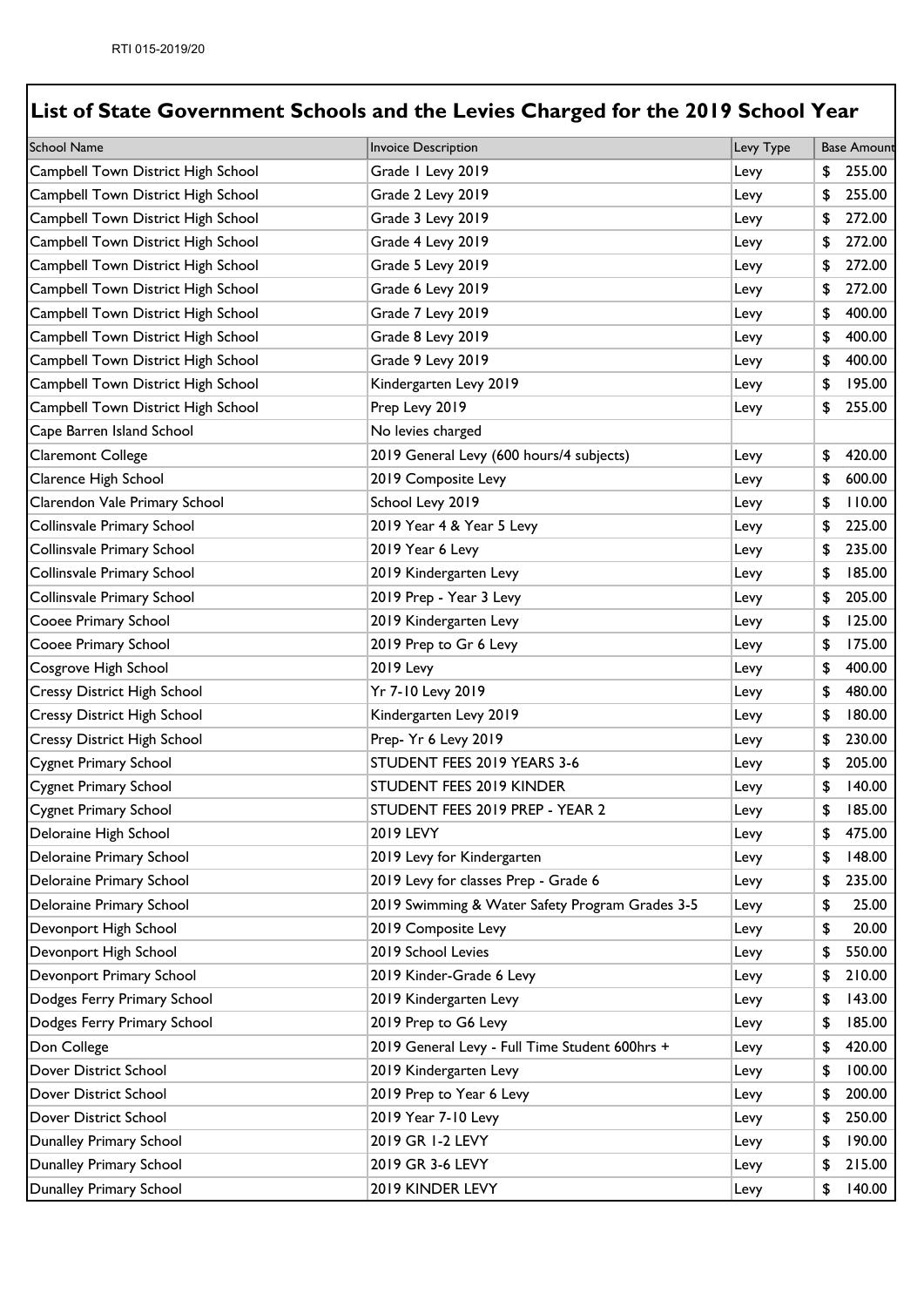| <b>School Name</b>                                | <b>Invoice Description</b>      | Levy Type | <b>Base Amount</b> |
|---------------------------------------------------|---------------------------------|-----------|--------------------|
| Dunalley Primary School                           | 2019 PREP LEVY                  | Levy      | \$<br>170.00       |
| Early Childhood Intervention Service - Burnie     | No levies charged               |           |                    |
| Early Childhood Intervention Service - Devonport  | No levies charged               |           |                    |
| Early Childhood Intervention Service - Hobart     | No levies charged               |           |                    |
| Early Childhood Intervention Service - Launceston | No levies charged               |           |                    |
| East Devonport Primary School                     | 2019 General Levy K-P           | Levy      | \$<br>150.00       |
| East Devonport Primary School                     | 2019 General Levy 1-6           | Levy      | \$<br>170.00       |
| East Launceston Primary School                    | 2019 YEAR 5-6 LEVY              | Levy      | \$<br>370.00       |
| East Launceston Primary School                    | 2019 KINDERGARTEN LEVY          | Levy      | \$<br>285.00       |
| East Launceston Primary School                    | 2019 PREP-YEAR 2 LEVY           | Levy      | \$<br>310.00       |
| East Launceston Primary School                    | 2019 YEAR 3/4 LEVY              | Levy      | \$<br>350.00       |
| East Tamar Primary School                         | Grade I Levy 2019               | Levy      | \$<br>160.00       |
| East Tamar Primary School                         | Grade 2 Levy 2019               | Levy      | \$<br>180.00       |
| <b>East Tamar Primary School</b>                  | Grade 3 Levy 2019               | Levy      | \$<br>180.00       |
| <b>East Tamar Primary School</b>                  | Grade 4 Levy 2019               | Levy      | \$<br>180.00       |
| <b>East Tamar Primary School</b>                  | Grade 5 Levy 2019               | Levy      | \$<br>200.00       |
| East Tamar Primary School                         | Grade 6 Levy 2019               | Levy      | \$<br>225.00       |
| East Tamar Primary School                         | Kinder Levy 2019                | Levy      | \$<br>130.00       |
| East Tamar Primary School                         | Prep Levy 2019                  | Levy      | \$<br>160.00       |
| East Ulverstone Primary School                    | Grades P-6 Levies 2019          | Levy      | \$<br>185.00       |
| East Ulverstone Primary School                    | Kinder Levies 2019              | Levy      | \$<br>125.00       |
| East Ulverstone Primary School                    | Learn To Swim 2019 P, I, 2 & 6  | Levy      | \$<br>25.00        |
| Edith Creek Primary School                        | Kinder Levy 2018                | Levy      | \$<br>100.00       |
| Edith Creek Primary School                        | Prep-6 Levy 2018                | Levy      | \$<br>155.00       |
| <b>Elizabeth College</b>                          | 2019 Levies                     | Levy      | \$<br>420.00       |
| Evandale Primary School                           | 2019 Grade 3 - 5 Levy           | Levy      | \$<br>280.00       |
| Evandale Primary School                           | 2019 Grade 6 Levy               | Levy      | \$<br>260.00       |
| Evandale Primary School                           | 2019 Kindergarten Levy          | Levy      | \$<br>180.00       |
| Evandale Primary School                           | 2019 Prep - Gr 2 Levy           | Levy      | \$<br>240.00       |
| <b>Exeter High School</b>                         | Grade 10 Composite Levy 2019    | Levy      | \$<br>505.00       |
| Exeter High School                                | Grade 7 Composite Levy 2019     | Levy      | \$<br>490.00       |
| Exeter High School                                | Grade 8 Composite Levy 2019     | Levy      | \$<br>490.00       |
| Exeter High School                                | Grade 9 Composite Levy 2019     | Levy      | \$<br>505.00       |
| <b>Exeter Primary School</b>                      | Grade I Composite Levy for 2019 | Levy      | \$<br>225.00       |
| <b>Exeter Primary School</b>                      | Grade 2 Composite Levy for 2019 | Levy      | \$<br>215.00       |
| <b>Exeter Primary School</b>                      | Grade 3 Composite Levy for 2019 | Levy      | \$<br>275.00       |
| <b>Exeter Primary School</b>                      | Grade 4 Composite Levy for 2019 | Levy      | \$<br>265.00       |
| <b>Exeter Primary School</b>                      | Grade 5 Composite Levy for 2019 | Levy      | \$<br>315.00       |
| <b>Exeter Primary School</b>                      | Grade 6 Composite Levy for 2019 | Levy      | \$<br>525.00       |
| <b>Exeter Primary School</b>                      | Kinder Composite Levy for 2019  | Levy      | \$<br>180.00       |
| <b>Exeter Primary School</b>                      | Prep Composite Levy for 2019    | Levy      | \$<br>200.00       |
| <b>Fairview Primary School</b>                    | 2019 General Levies P - 6       | Levy      | \$<br>175.00       |
| Fairview Primary School                           | 2019 Levies Kinder              | Levy      | \$<br>140.00       |
| Flinders Island District High School              | Kitchen Garden Levy             | Levy      | \$<br>74.30        |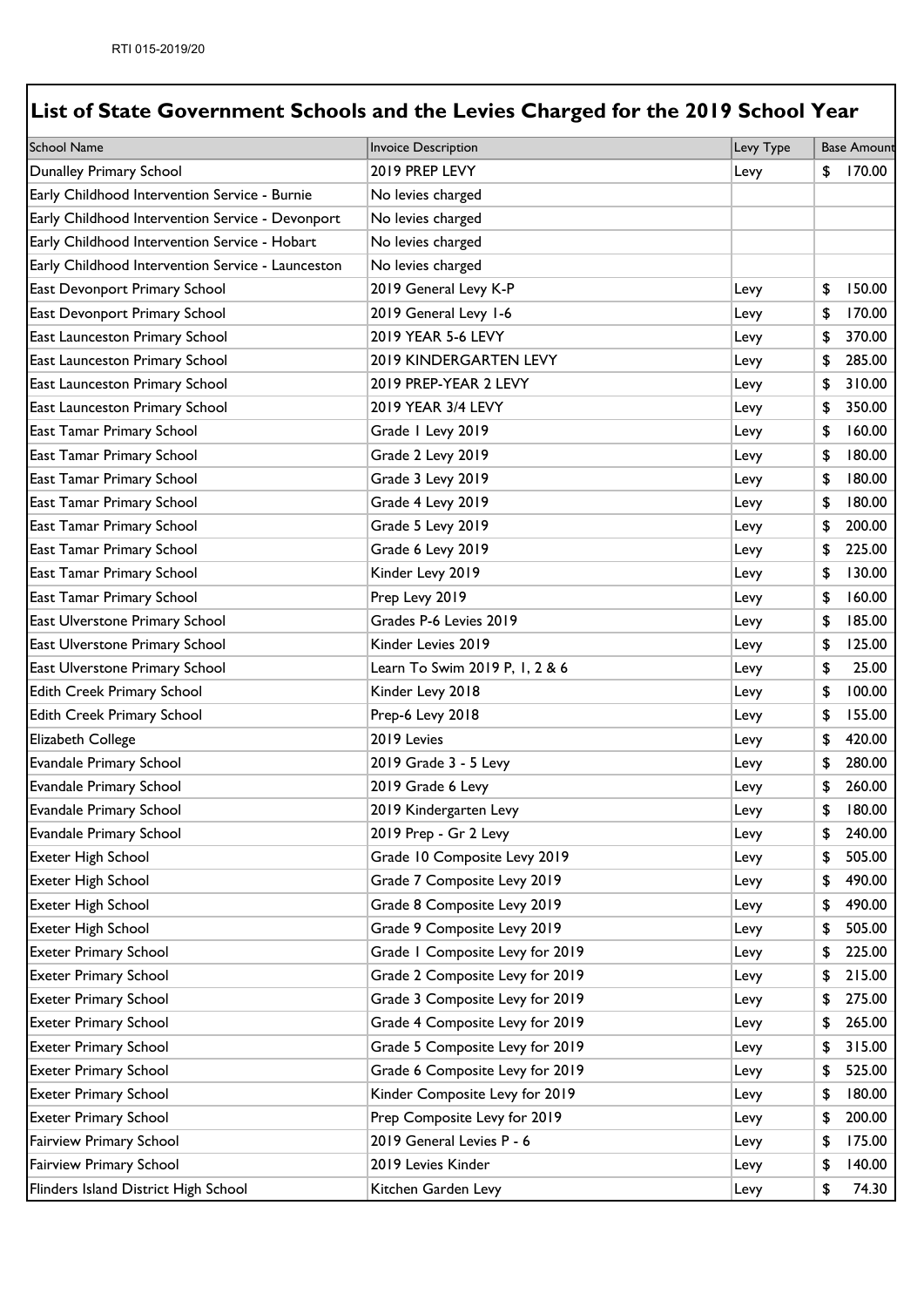| <b>School Name</b>                   | <b>Invoice Description</b>         | Levy Type | <b>Base Amount</b> |
|--------------------------------------|------------------------------------|-----------|--------------------|
| Flinders Island District High School | Primary Levy                       | Levy      | \$<br>239.85       |
| Flinders Island District High School | <b>Stationery Levy</b>             | Levy      | \$<br>46.20        |
| Flinders Island District High School | Secondary Levy                     | Levy      | \$<br>322.20       |
| <b>Forest Primary School</b>         | Kindergaten Levy 2019              | Levy      | \$<br>100.00       |
| Forest Primary School                | 2019 Prep -6 Levy                  | Levy      | \$<br>155.00       |
| Forth Primary School                 | Grade   & 2 Levy 2019              | Levy      | \$<br>190.00       |
| Forth Primary School                 | Grade 3, 4 & 5 Levy 2019           | Levy      | \$<br>200.00       |
| Forth Primary School                 | Grade 6 Levy 2019                  | Levy      | \$<br>220.00       |
| Forth Primary School                 | Kindergarten Levy 2019             | Levy      | \$<br>150.00       |
| Forth Primary School                 | Prep Levy 2019                     | Levy      | \$<br>190.00       |
| Franklin Primary School              | 2019 Kindergarten Levy             | Levy      | \$<br>160.00       |
| Franklin Primary School              | 2019 Levy - Prep to Year 6         | Levy      | \$<br>180.00       |
| Geeveston Primary School             | 2019 Grade 3-6 Levy                | Levy      | \$<br>240.00       |
| Geeveston Primary School             | 2019 Kindergarten Levy             | Levy      | \$<br>200.00       |
| Geeveston Primary School             | 2019 Prep-Grade 2 Levy             | Levy      | \$<br>220.00       |
| Glen Dhu Primary School              | 2019 Grades 3-6 Levy               | Levy      | \$<br>280.00       |
| Glen Dhu Primary School              | 2019 Levy Kinder                   | Levy      | \$<br>180.00       |
| Glen Dhu Primary School              | 2019 Prep-Grade 2 Levy             | Levy      | \$<br>220.00       |
| Glen Huon Primary School             | Kinder Levy 2019                   | Levy      | \$<br>165.00       |
| Glen Huon Primary School             | Prep - Grade 6 levy 2019           | Levy      | \$<br>180.00       |
| Glenora District School              | Comp Levy                          | Levy      | \$<br>200.00       |
| Glenorchy Primary School             | Grade 5-6 Levy 2019                | Levy      | \$<br>220.00       |
| Glenorchy Primary School             | Kindergarten Levy 2019             | Levy      | \$<br>150.00       |
| Glenorchy Primary School             | Prep-Grade 4 Levy 2019             | Levy      | \$<br>200.00       |
| Goodwood Primary School              | 2019 Kindergarten Levy             | Levy      | \$<br>150.00       |
| Goodwood Primary School              | 2019 Prep - Grade 6 Levy           | Levy      | \$<br>180.00       |
| Goulburn Street Primary School       | Annual Book Levy Kinder            | Levy      | \$<br>110.00       |
| Goulburn Street Primary School       | Book levies prep-6                 | Levy      | \$<br>190.00       |
| Goulburn Street Primary School       | cultural/excursion levy            | Levy      | \$<br>70.00        |
| Goulburn Street Primary School       | Cultural/Excursion levy            | Levy      | \$<br>70.00        |
| Goulburn Street Primary School       | Swimming and Water Safety Year 3-5 | Levy      | \$<br>30.00        |
| Hagley Farm Primary School           | Grade I - 2 Levy 2019              | Levy      | \$<br>234.00       |
| Hagley Farm Primary School           | Grade 3 - 4 Levy 2019              | Levy      | \$<br>258.00       |
| Hagley Farm Primary School           | Grade 5 Levy 2019                  | Levy      | \$<br>288.00       |
| Hagley Farm Primary School           | Grade 6 Levy 2019                  | Levy      | \$<br>272.00       |
| Hagley Farm Primary School           | Kinder Levy 2019                   | Levy      | \$<br>193.00       |
| Hagley Farm Primary School           | Prep Levy 2019                     | Levy      | \$<br>219.00       |
| Havenview Primary School             | 2019 Grade I Levy                  | Levy      | \$<br>145.00       |
| Havenview Primary School             | 2019 Grade 2 Levy                  | Levy      | \$<br>145.00       |
| Havenview Primary School             | 2019 Grade 3 Levy                  | Levy      | \$<br>175.00       |
| Havenview Primary School             | 2019 Grade 4 Levy                  | Levy      | \$<br>175.00       |
| Havenview Primary School             | 2019 Grade 5 Levy                  | Levy      | \$<br>175.00       |
| Havenview Primary School             | 2019 Grade 6 Levy                  | Levy      | \$<br>145.00       |
| Havenview Primary School             | 2019 Kinder Levy                   | Levy      | \$<br>115.00       |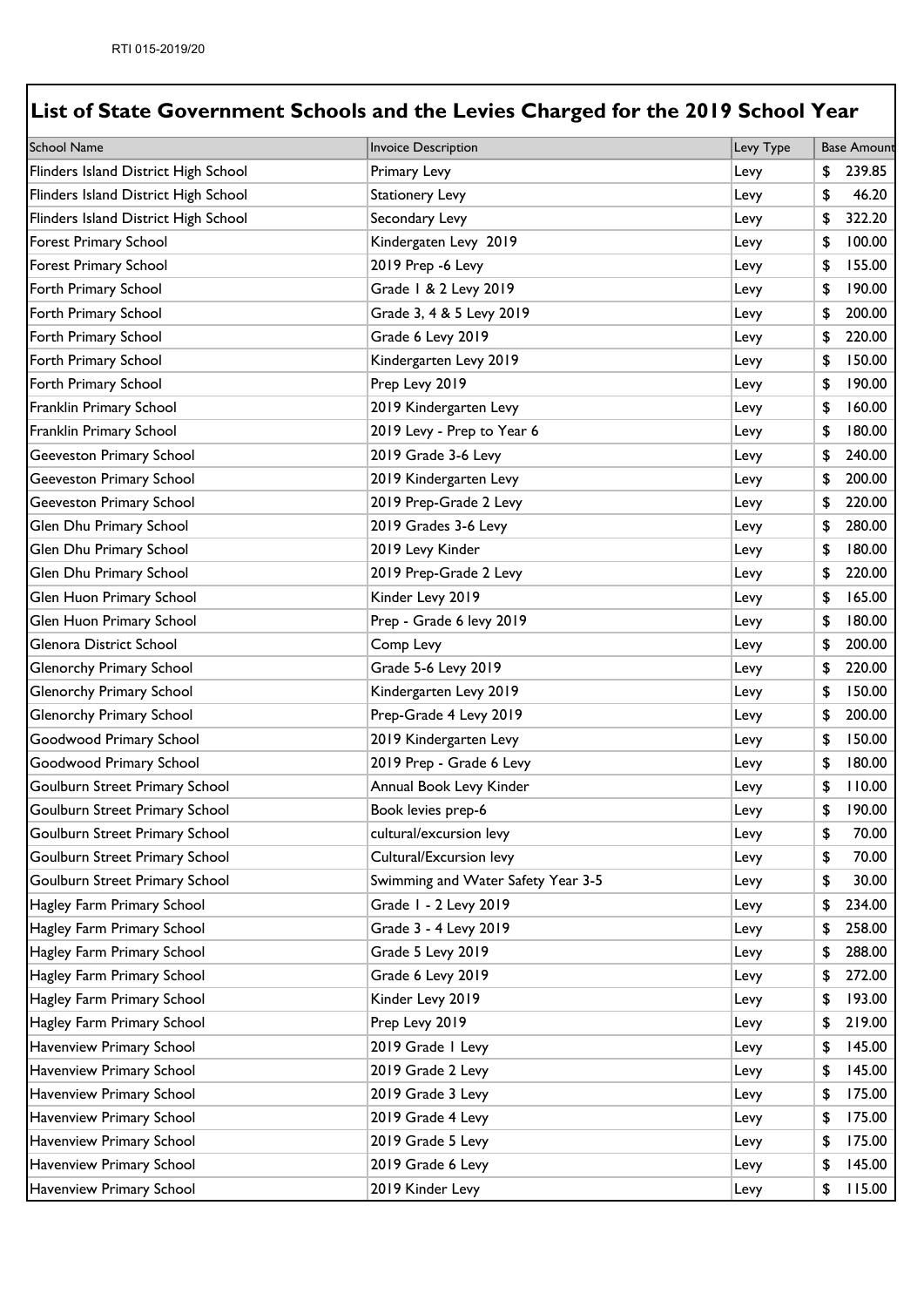| <b>School Name</b>                   | Invoice Description                      | Levy Type | <b>Base Amount</b> |
|--------------------------------------|------------------------------------------|-----------|--------------------|
| Havenview Primary School             | 2019 Prep Levy                           | Levy      | \$<br>145.00       |
| <b>Hellyer College</b>               | 2019 General Levy                        | Levy      | \$<br>420.00       |
| <b>Hillcrest Primary School</b>      | <b>GRADE 1-2 LEVY 2019</b>               | Levy      | \$<br>170.00       |
| <b>Hillcrest Primary School</b>      | <b>GRADE 3-6 LEVY 2019</b>               | Levy      | \$<br>215.00       |
| <b>Hillcrest Primary School</b>      | KINDER LEVY 2019                         | Levy      | \$<br>150.00       |
| <b>Hillcrest Primary School</b>      | PREP LEVY 2019                           | Levy      | \$<br>160.00       |
| <b>Hobart College</b>                | 2019 Levies - Full Time - Hobart College | Levy      | \$<br>420.00       |
| Howrah Primary School                | 2019 Years 1-2 Levy                      | Levy      | \$<br>70.00        |
| Howrah Primary School                | 2019 Years 3-5 Levy                      | Levy      | \$<br>105.00       |
| Howrah Primary School                | 2019 Year 6 Levy                         | Levy      | \$<br>151.00       |
| Howrah Primary School                | 2019 Kinder Levy                         | Levy      | \$<br>148.00       |
| Howrah Primary School                | 2019 General Levy                        | Levy      | \$<br>148.00       |
| Howrah Primary School                | 2019 Prep Levy                           | Levy      | \$<br>70.00        |
| Huonville High School                | Year 07 Levy                             | Levy      | \$<br>470.00       |
| Huonville High School                | Year 08 Levy                             | Levy      | \$<br>470.00       |
| Huonville High School                | Year 09 Levy                             | Levy      | \$<br>650.00       |
| Huonville High School                | Year 10 Levy                             | Levy      | \$<br>650.00       |
| Huonville High School                | Year 11-12 Fulltime Levy                 | Levy      | \$<br>420.00       |
| Huonville Primary School             | 2019 Early Childhood levy                | Levy      | \$<br>160.00       |
| Huonville Primary School             | 2019 Primary levy                        | Levy      | \$<br>185.00       |
| Illawarra Primary School             | 2019 Grade 3 to 6 Levy                   | Levy      | \$<br>330.00       |
| Illawarra Primary School             | 2019 Kinder Levy                         | Levy      | \$<br>220.00       |
| Illawarra Primary School             | 2019 Prep to Grade 2 Levy                | Levy      | \$<br>275.00       |
| Invermay Primary School              | 2019 LEVY - YEARS 3-4                    | Levy      | \$<br>220.00       |
| <b>Invermay Primary School</b>       | 2019 LEVY - YEARS 5-6                    | Levy      | \$<br>230.00       |
| <b>Invermay Primary School</b>       | 2019 KINDERGARTEN LEVY                   | Levy      | \$<br>180.00       |
| Invermay Primary School              | 2019 PREP - YEAR 2 LEVY                  | Levy      | \$<br>200.00       |
| JRLF - East Derwent Primary School   | 2019 Kindergarten Levy                   | Levy      | \$<br>75.00        |
| JRLF - East Derwent Primary School   | 2019 Prep - Grade 6 Levy                 | Levy      | \$<br>100.00       |
| JRLF - Gagebrook Primary School      | 2019 Prep - Grade 6                      | Levy      | \$<br>100.00       |
| JRLF - Herdsmans Cove Primary School | No levies charged                        |           |                    |
| <b>JRLF</b> - Senior School          | 2019 College Levy                        | Levy      | \$<br>300.00       |
| <b>IRLF - Senior School</b>          | 2019 Senior School Levy                  | Levy      | \$<br>300.00       |
| <b>JRLF - Senior School</b>          | 2019 Senior School Levy                  | Levy      | \$<br>300.00       |
| Kempton Primary School               | 2019 Prep-6 Levy                         | Levy      | \$<br>165.00       |
| Kempton Primary School               | 2019 Kindergarten Levy                   | Levy      | \$<br>110.00       |
| King Island District High School     | Levies                                   | Levy      | \$<br>150.00       |
| Kings Meadows High School            | Grade 10 Levy                            | Levy      | \$<br>540.00       |
| Kings Meadows High School            | Grade 7 Levy                             | Levy      | \$<br>500.00       |
| Kings Meadows High School            | Grade 8 Levy                             | Levy      | \$<br>540.00       |
| Kings Meadows High School            | Grade 9 Levy                             | Levy      | \$<br>540.00       |
| Kingston High School                 | 2019 Grade 7 Composite Levy              | Levy      | \$<br>565.00       |
| Kingston High School                 | 2019 Grade 8 Composite Levy              | Levy      | \$<br>565.00       |
| Kingston High School                 | 2019 Grade 9 Composite Levy              | Levy      | \$<br>500.00       |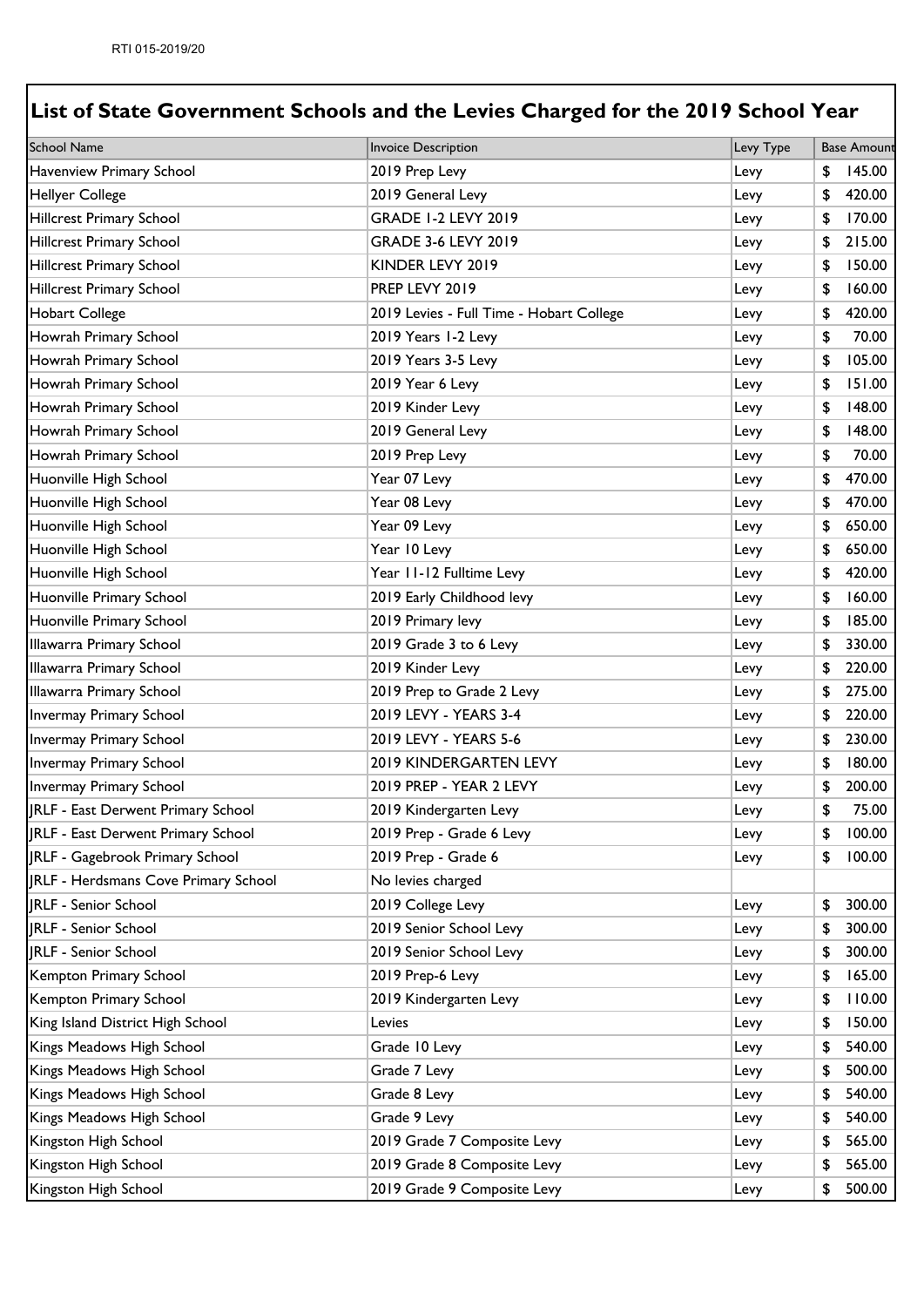| <b>School Name</b>                | <b>Invoice Description</b>          | Levy Type | <b>Base Amount</b> |
|-----------------------------------|-------------------------------------|-----------|--------------------|
| Kingston High School              | 2019 Grade 10 Composite Levy        | Levy      | \$<br>500.00       |
| Kingston Primary School           | 2019 Grade 5 - 6 Levy               | Levy      | \$<br>360.00       |
| Kingston Primary School           | 2019 Kindergarten Levy              | Levy      | \$<br>220.00       |
| Kingston Primary School           | 2019 Prep - Grade 4 Levy            | Levy      | \$<br>270.00       |
| Lansdowne Crescent Primary School | Levies Gr1 - Gr6 2019               | Levy      | \$<br>310.00       |
| Lansdowne Crescent Primary School | Kinder Levies 2019                  | Levy      | \$<br>220.00       |
| Lansdowne Crescent Primary School | Prep Levies 2019                    | Levy      | \$<br>290.00       |
| Latrobe High School               | 2019 Grade 10 Levy                  | Levy      | \$<br>440.00       |
| Latrobe High School               | 2019 Grade 7 Levy                   | Levy      | \$<br>520.00       |
| Latrobe High School               | 2019 Grade 8 Levy                   | Levy      | \$<br>440.00       |
| Latrobe High School               | 2019 Grade 9 Levy                   | Levy      | \$<br>440.00       |
| Latrobe Primary School            | 2019 COMPULSORY SCHOOL LEVY         | Levy      | \$<br>180.00       |
| Lauderdale Primary School         | 2019 General Levy P-6               | Levy      | \$<br>330.00       |
| Lauderdale Primary School         | 2019 Kindergarten Levy              | Levy      | \$<br>220.00       |
| Launceston Big Picture School     | Levies                              | Levy      | \$<br>525.00       |
| Launceston College                | General Levy 2019                   | Levy      | \$<br>420.00       |
| Lenah Valley Primary School       | General Levy P-6                    | Levy      | \$<br>240.00       |
| Lenah Valley Primary School       | Kindergarten Levy 2019              | Levy      | \$<br>180.00       |
| Lilydale District School          | 2019 3-4 Levy                       | Levy      | \$<br>260.00       |
| Lilydale District School          | 2019 5-6 Levy                       | Levy      | \$<br>370.00       |
| Lilydale District School          | 2019 7-8 Levy                       | Levy      | \$<br>395.00       |
| Lilydale District School          | 2019 9-10 Levy                      | Levy      | \$<br>465.00       |
| Lilydale District School          | 2019 Agriculture II Levy            | Levy      | \$<br>350.00       |
| Lilydale District School          | 2019 Agriculture III Levy           | Levy      | \$<br>350.00       |
| Lilydale District School          | 2019 Horticulture II Levy           | Levy      | \$<br>350.00       |
| Lilydale District School          | 2019 Kinder Levy                    | Levy      | \$<br>165.00       |
| Lilydale District School          | 2019 P-2 Levy                       | Levy      | \$<br>240.00       |
| Lindisfarne North Primary School  | 2019 Kinder Levy                    | Levy      | \$<br>220.00       |
| Lindisfarne North Primary School  | 2019 P - 6 Levy                     | Levy      | \$<br>270.00       |
| Lindisfarne North Primary School  | 2019 Water Safety Awareness Program | Levy      | \$<br>30.00        |
| Lindisfarne Primary School        | 2019 Kindergarten Levy              | Levy      | \$<br>150.00       |
| Lindisfarne Primary School        | 2019 Prep - Grade 6 Levy            | Levy      | \$<br>250.00       |
| Lindisfarne Primary School        | 2019 Levy Prep-6                    | Levy      | \$<br>150.00       |
| Longford Primary School           | 2019 Grade 3 to 5 Levy              | Levy      | \$<br>270.00       |
| Longford Primary School           | 2019 Grade 6 Levy                   | Levy      | \$<br>240.00       |
| Longford Primary School           | 2019 Kindergarten Levy              | Levy      | \$<br>170.00       |
| Longford Primary School           | 2019 Prep-Grade 2 Levy              | Levy      | \$<br>230.00       |
| Margate Primary School            | 2019 Grade 3-5 Levy                 | Levy      | \$<br>325.00       |
| Margate Primary School            | 2019 Grade 6 Levy                   | Levy      | \$<br>295.00       |
| Margate Primary School            | 2019 Kinder Levy                    | Levy      | \$<br>220.00       |
| Margate Primary School            | 2019 Prep-Grade 2 Levy              | Levy      | \$<br>350.00       |
| Miandetta Primary School          | 2019 Kindergarten Levy              | Levy      | \$<br>140.00       |
| Miandetta Primary School          | 2019 Prep - 6 Levy                  | Levy      | \$<br>175.00       |
| Mole Creek Primary School         | Annual Levy Prep-Grade 6, 2019      | Levy      | \$<br>190.00       |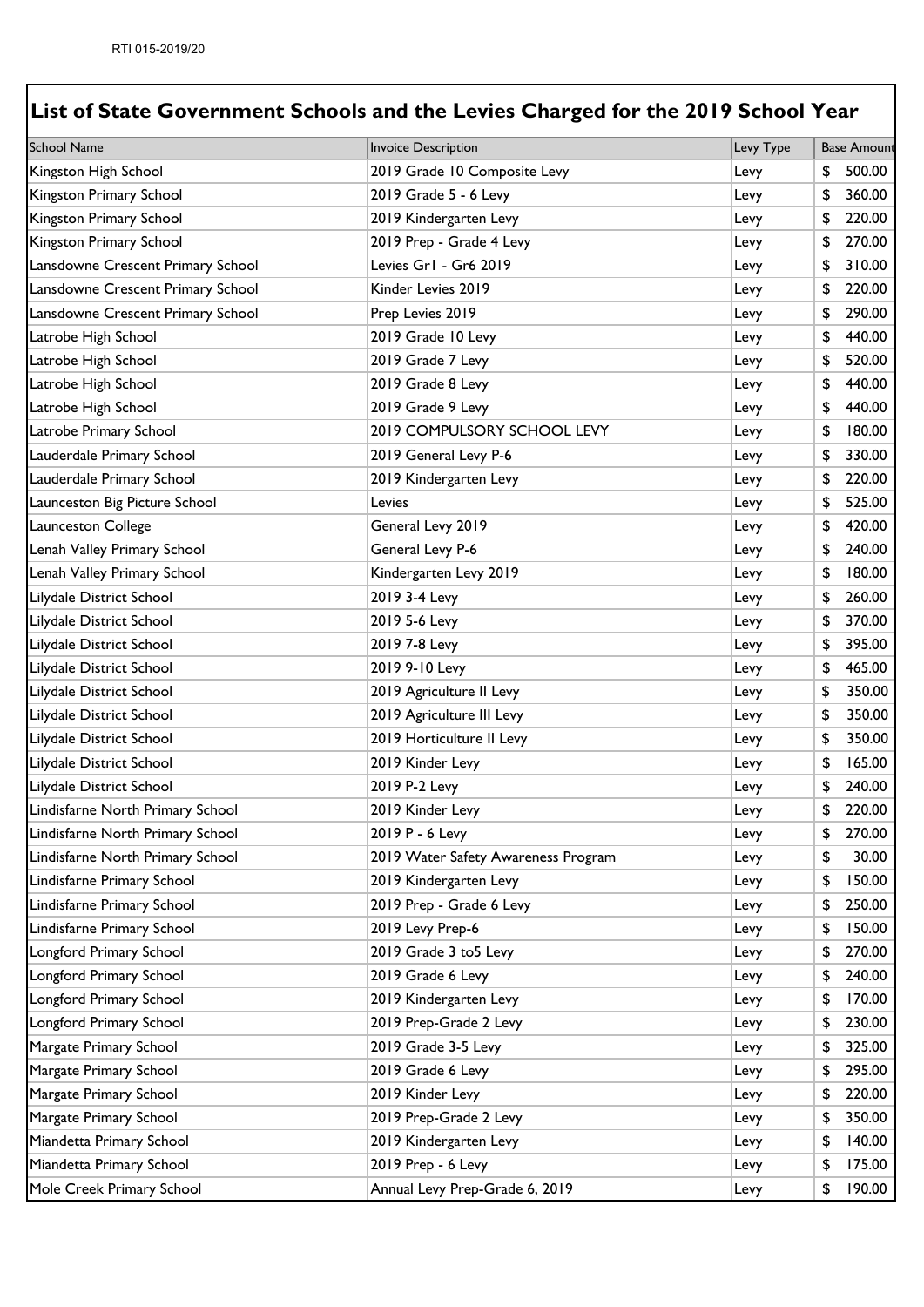| <b>School Name</b>             | Invoice Description                    | Levy Type | <b>Base Amount</b> |
|--------------------------------|----------------------------------------|-----------|--------------------|
| Mole Creek Primary School      | 2019 Kindergarten Levy                 | Levy      | \$<br>130.00       |
| Mole Creek Primary School      | 2019 School Levies                     | Levy      | \$<br>190.00       |
| Molesworth Primary School      | Kindergarten Levy 2019                 | Levy      | \$<br>130.00       |
| Molesworth Primary School      | Annual Levy Prep-Grade 6, 2019         | Levy      | \$<br>190.00       |
| Montagu Bay Primary School     | Kinder Levies 2019                     | Levy      | \$<br>230.00       |
| Montagu Bay Primary School     | Prep - Grade 6 Levies 2019             | Levy      | \$<br>315.00       |
| Montello Primary School        | 2019 Kindergarten Levy                 | Levy      | \$<br>130.00       |
| Montello Primary School        | 2019 Levy Prep - Grade 6               | Levy      | \$<br>190.00       |
| Montrose Bay High School       | 2019 School Levies Year 10             | Levy      | \$<br>450.00       |
| Montrose Bay High School       | 2019 School Levies                     | Levy      | \$<br>405.00       |
| Moonah Primary School          | 2019 levies                            | Levy      | \$<br>160.00       |
| Mount Nelson Primary School    | 2019 Kindy Levy                        | Levy      | \$<br>190.00       |
| Mount Nelson Primary School    | 2019 Prep - Grade 6 Levy               | Levy      | \$<br>280.00       |
| Mount Stuart Primary School    | 2019 G3-G5 Levies                      | Levy      | \$<br>330.00       |
| Mount Stuart Primary School    | 2019 Grade 6 Levy                      | Levy      | \$<br>445.00       |
| Mount Stuart Primary School    | 2019 Kinder Levies                     | Levy      | \$<br>205.00       |
| Mount Stuart Primary School    | 2019 Prep - G2 Levies                  | Levy      | \$<br>290.00       |
| Mountain Heights School        | 2019 Grade 11 - 12 Levy                | Levy      | \$<br>140.00       |
| Mountain Heights School        | 2019 Grade 5 Levy                      | Levy      | \$<br>220.00       |
| Mountain Heights School        | 2019 Grade 4 Levy                      | Levy      | \$<br>180.00       |
| Mountain Heights School        | 2019 Kindergarten Levy                 | Levy      | \$<br>150.00       |
| Mountain Heights School        | 2019 Prep - Grade I Levy               | Levy      | \$<br>180.00       |
| Mountain Heights School        | 2019 Grade 7 - 8 - 9 Levy              | Levy      | \$<br>365.00       |
| Mountain Heights School        | 2019 Grade 6 Levy                      | Levy      | \$<br>220.00       |
| Mountain Heights School        | 2019 Grade 10 Levy                     | Levy      | \$<br>465.00       |
| Mountain Heights School        | 2019 Grade 2 - 3 Levy                  | Levy      | \$<br>180.00       |
| Mowbray Heights Primary School | 2019 Grade 1-2 Levy                    | Levy      | \$<br>185.00       |
| Mowbray Heights Primary School | 2019 Grade 3-4 Levy                    | Levy      | \$<br>225.00       |
| Mowbray Heights Primary School | 2019 Grade 5-6 Levy                    | Levy      | \$<br>230.00       |
| Mowbray Heights Primary School | 2019 Kindergarten Levy                 | Levy      | \$<br>160.00       |
| Mowbray Heights Primary School | 2019 Prep Levy                         | Levy      | \$<br>185.00       |
| Natone Primary School          | 2019 Kindergarten Levy                 | Levy      | \$<br>115.00       |
| Natone Primary School          | 2019 Prep to Grade 6 Levy              | Levy      | \$<br>190.00       |
| Natone Primary School          | 2019 Water Awareness Program - Grade 6 | Levy      | \$<br>10.00        |
| New Norfolk High School        | 2019 Secondary School Fee              | Levy      | \$<br>380.00       |
| New Norfolk Primary School     | Kinder Levy 2019                       | Levy      | \$<br>150.00       |
| New Norfolk Primary School     | Prep-6 Levy 2019                       | Levy      | \$<br>200.00       |
| New Town High School           | Grade 10 Levies 2019                   | Levy      | \$<br>560.00       |
| New Town High School           | Grade 7 Levies and Transition 2019     | Levy      | \$<br>650.00       |
| New Town High School           | Grade 8 Levies 2019                    | Levy      | \$<br>560.00       |
| New Town High School           | Grade 9 Levies 2019                    | Levy      | \$<br>560.00       |
| New Town Primary School        | School Levy 2019                       | Levy      | \$<br>250.00       |
| Newstead College               | 2019 General Levy Full-Time            | Levy      | \$<br>420.00       |
| Nixon Street Primary School    | 2019 Kindergarten Levy                 | Levy      | \$<br>150.00       |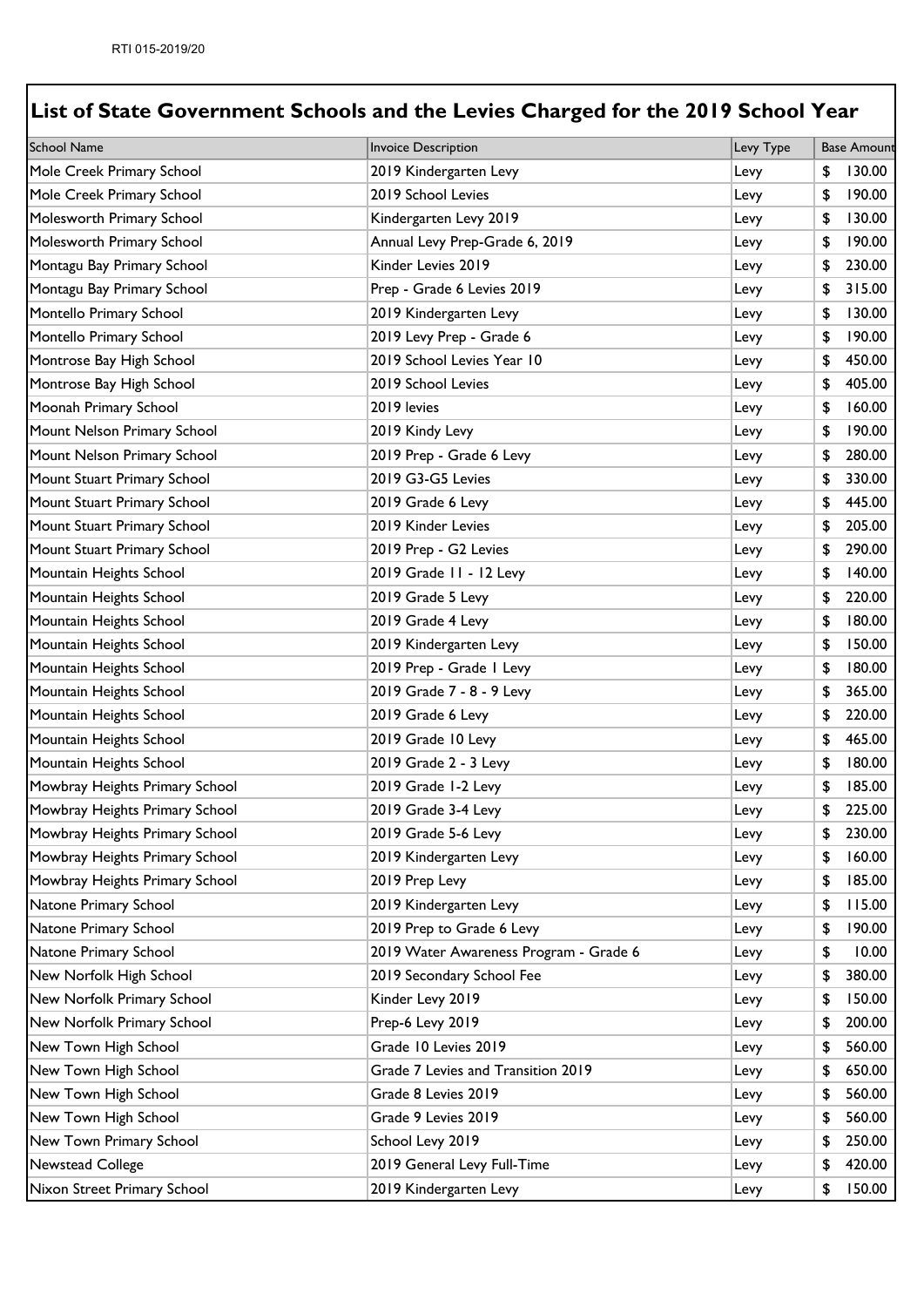| <b>School Name</b>                        | <b>Invoice Description</b>     | Levy Type | <b>Base Amount</b> |
|-------------------------------------------|--------------------------------|-----------|--------------------|
| Nixon Street Primary School               | 2019 PREP - YR 2 Levy          | Levy      | \$<br>230.00       |
| Nixon Street Primary School               | 2019 YR3 - YR5 Levy            | Levy      | \$<br>260.00       |
| Nixon Street Primary School               | 2019 YR 6 Levy                 | Levy      | \$<br>245.00       |
| Northern Support School - Newstead Campus | 2019 School Levies             | Levy      | \$<br>108.00       |
| Norwood Primary School                    | 2019 GRADE 3 - 4 LEVY          | Levy      | \$<br>227.00       |
| Norwood Primary School                    | 2019 GRADE 5 LEVY              | Levy      | \$<br>257.00       |
| Norwood Primary School                    | 2019 GRADE 6 LEVY              | Levy      | \$<br>227.00       |
| Norwood Primary School                    | 2019 Kinder Levy               | Levy      | \$<br>145.00       |
| Norwood Primary School                    | 2020 PREP - YEAR 2 LEVY        | Levy      | \$<br>210.00       |
| Oatlands District High School             | KINDER LEVIES 2019             | Levy      | \$<br>195.00       |
| Oatlands District High School             | PREP-2 LEVIES 2019             | Levy      | \$<br>262.00       |
| Oatlands District High School             | YEAR 3 LEVIES 2019             | Levy      | \$<br>293.00       |
| Oatlands District High School             | YEAR 4 LEVIES 2019             | Levy      | \$<br>293.00       |
| Oatlands District High School             | YEAR 5 LEVIES 2019             | Levy      | \$<br>335.00       |
| Oatlands District High School             | YEAR 6 LEVIES 2019             | Levy      | \$<br>325.00       |
| Oatlands District High School             | YEAR 7-8 LEVIES 2019           | Levy      | \$<br>344.00       |
| Oatlands District High School             | YEAR 9-10 LEVIES 2019          | Levy      | \$<br>392.00       |
| Ogilvie High School                       | 2019 SCHOOL LEVY               | Levy      | \$<br>610.00       |
| <b>Orford Primary School</b>              | Kindergarten Levy 2019         | Levy      | \$<br>125.00       |
| <b>Orford Primary School</b>              | Prep-Grade 6 Levy 2019         | Levy      | \$<br>170.00       |
| <b>Ouse District School</b>               | 2019 K to Grade 3 Levy         | Levy      | \$<br>145.00       |
| <b>Ouse District School</b>               | 2019 General Levy Grade 4 to 6 | Levy      | \$<br>200.00       |
| Parklands High School                     | 2019 Student Levy              | Levy      | \$<br>452.00       |
| Penguin District School                   | 2019 YR 6 LEVIES               | Levy      | \$<br>265.00       |
| Penguin District School                   | 2019 YR 7 - 8 LEVIES           | Levy      | \$<br>425.00       |
| Penguin District School                   | 2019 YR 9 - 10 LEVIES          | Levy      | \$<br>490.00       |
| Penguin District School                   | 2019 KINDER LEVIES             | Levy      | \$<br>160.00       |
| Penguin District School                   | 2019 PREP - YR 5 LEVIES        | Levy      | \$<br>235.00       |
| Perth Primary School                      | 2019 Gr 5-6 Levy               | Levy      | \$<br>250.00       |
| Perth Primary School                      | 2019 Kinder Levy               | Levy      | \$<br>180.00       |
| Perth Primary School                      | 2019 Prep - Gr 4 Levy          | Levy      | \$<br>220.00       |
| Port Dalrymple School                     | <b>General Levy</b>            | Levy      | \$<br>400.00       |
| Port Dalrymple School                     | <b>General Levy</b>            | Levy      | \$<br>480.00       |
| Port Dalrymple School                     | <b>General Levy</b>            | Levy      | \$<br>220.00       |
| Port Dalrymple School                     | <b>General Levy</b>            | Levy      | \$<br>300.00       |
| Port Sorell Primary School                | 2019 KINDER LEVIES             | Levy      | \$<br>150.00       |
| Port Sorell Primary School                | 2019 PREP TO YR 6 LEVIES       | Levy      | \$<br>200.00       |
| Princes Street Primary School             | 2019 LEVIES                    | Levy      | \$<br>190.00       |
| Princes Street Primary School             | 2019 LEVIES                    | Levy      | \$<br>320.00       |
| <b>Prospect High School</b>               | Grade 10 Composite Levy 2017   | Levy      | \$<br>550.00       |
| <b>Prospect High School</b>               | GR 10 Composite Levy 2018      | Levy      | \$<br>550.00       |
| Prospect High School                      | 2019 Gr 10 Inclusive Levy      | Levy      | \$<br>575.00       |
| Prospect High School                      | 2019 GR 11 BASE LEVY           | Levy      | \$<br>575.00       |
| Prospect High School                      | 2019 Gr 7 Inclusive Levy       | Levy      | \$<br>500.00       |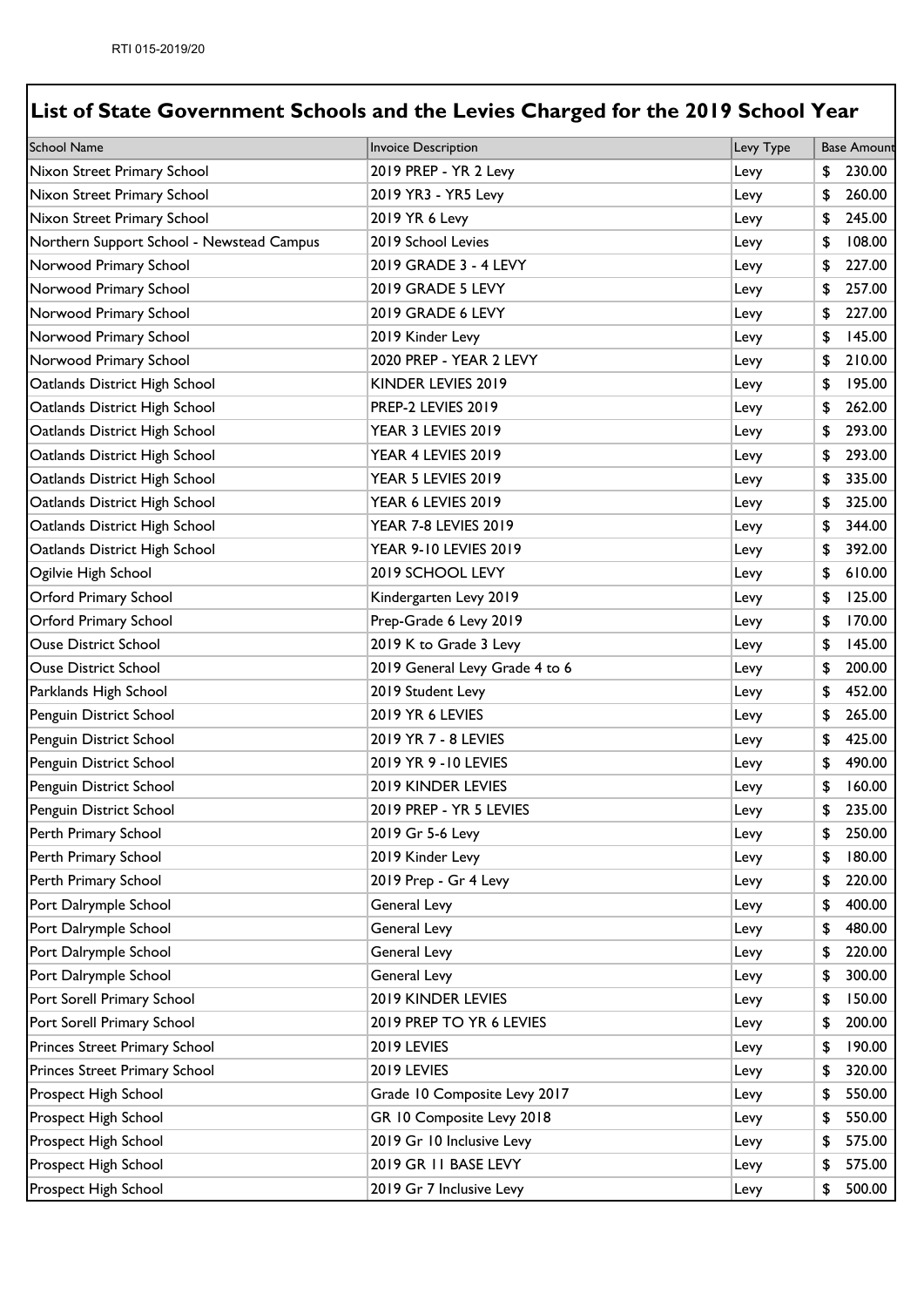| <b>School Name</b>                | <b>Invoice Description</b>             | Levy Type | <b>Base Amount</b> |
|-----------------------------------|----------------------------------------|-----------|--------------------|
| <b>Prospect High School</b>       | 2019 Gr 8 Inclusive Levy               | Levy      | \$<br>500.00       |
| <b>Prospect High School</b>       | 2019 Gr 9 Inclusive Levy               | Levy      | \$<br>575.00       |
| Punchbowl Primary School          | Grade I Levy 2019                      | Levy      | \$<br>235.00       |
| Punchbowl Primary School          | Grade 2 Levy 2019                      | Levy      | \$<br>240.00       |
| Punchbowl Primary School          | Grade 3 Levy 2019                      | Levy      | \$<br>270.00       |
| Punchbowl Primary School          | Grade 4 Levy 2019                      | Levy      | \$<br>270.00       |
| Punchbowl Primary School          | Grade 5 Levy 2019                      | Levy      | \$<br>300.00       |
| Punchbowl Primary School          | Grade 6 Levy 2019                      | Levy      | \$<br>275.00       |
| Punchbowl Primary School          | Kindergarten Levy 2019                 | Levy      | \$<br>205.00       |
| Punchbowl Primary School          | Prep Levy 2019                         | Levy      | \$<br>235.00       |
| Queechy High School               | 2019 LEVIES                            | Levy      | \$<br>680.00       |
| Ravenswood Heights Primary School | Levies                                 | Levy      | \$<br>140.00       |
| Redpa Primary School              | 2019 levy payment                      | Levy      | \$<br>310.00       |
| Reece High School                 | 2019 Levy Gr 7 - 9                     | Levy      | \$<br>425.00       |
| Reece High School                 | 2019 Levy Gr 10-12                     | Levy      | \$<br>450.00       |
| Riana Primary School              | 2019 KINDER LEVY                       | Levy      | \$<br>135.00       |
| Riana Primary School              | 2019 PREP - G6 LEVY                    | Levy      | \$<br>185.00       |
| <b>Richmond Primary School</b>    | 2019 General Levy for Prep - Grade 6   | Levy      | \$<br>230.00       |
| <b>Richmond Primary School</b>    | 2019 Levy for Kindergarten             | Levy      | \$<br>180.00       |
| <b>Richmond Primary School</b>    | 2019 Swimming and Water Safety Program | Levy      | \$<br>30.00        |
| <b>Ridgley Primary School</b>     | Kindergaten Levy 2019                  | Levy      | \$<br>125.00       |
| <b>Ridgley Primary School</b>     | P-6 Levy 2019                          | Levy      | \$<br>170.00       |
| Ringarooma Primary School         | 2019 Levy Charge                       | Levy      | \$<br>195.00       |
| Ringarooma Primary School         | 2019 Levy Charge                       | Levy      | \$<br>160.00       |
| Ringarooma Primary School         | 2019 Levy Charge                       | Levy      | \$<br>180.00       |
| Risdon Vale Primary School        | School Levy Kinder 2019                | Levy      | \$<br>100.00       |
| Risdon Vale Primary School        | 2019 School Levies                     | Levy      | \$<br>150.00       |
| Riverside High School             | Composite Levies Year 10               | Levy      | \$<br>700.00       |
| Riverside High School             | Composite Levies Year 7-9              | Levy      | \$<br>600.00       |
| Riverside Primary School          | 2019 Grade I Levy                      | Levy      | \$<br>250.00       |
| Riverside Primary School          | 2019 Grade 2 Levy                      | Levy      | \$<br>250.00       |
| Riverside Primary School          | 2019 Grade 3 Levy                      | Levy      | \$<br>280.00       |
| Riverside Primary School          | 2019 Grade 4 Levy                      | Levy      | \$<br>280.00       |
| Riverside Primary School          | 2019 Grade 5 Levy                      | Levy      | \$<br>305.00       |
| Riverside Primary School          | 2019 Grade 6 Levy                      | Levy      | \$<br>280.00       |
| Riverside Primary School          | 2019 Kindergarten Levy                 | Levy      | \$<br>170.00       |
| Riverside Primary School          | 2019 Prep Levy                         | Levy      | \$<br>235.00       |
| Rokeby Primary School             | No levies charged                      |           |                    |
| Romaine Park Primary School       | 2019 KINDER LEVY                       | Levy      | \$<br>150.00       |
| Romaine Park Primary School       | 2019 PREP TO GR6 LEVY                  | Levy      | \$<br>200.00       |
| Rose Bay High School              | 2019 Composite Levy                    | Levy      | \$<br>550.00       |
| Rosebery District High School     | 2019 Levies                            | Levy      | \$<br>100.00       |
| Rosetta Primary School            | 2019 Kinder Levy                       | Levy      | \$<br>160.00       |
| Rosetta Primary School            | 2019 Prep to 6 Levy                    | Levy      | \$<br>205.00       |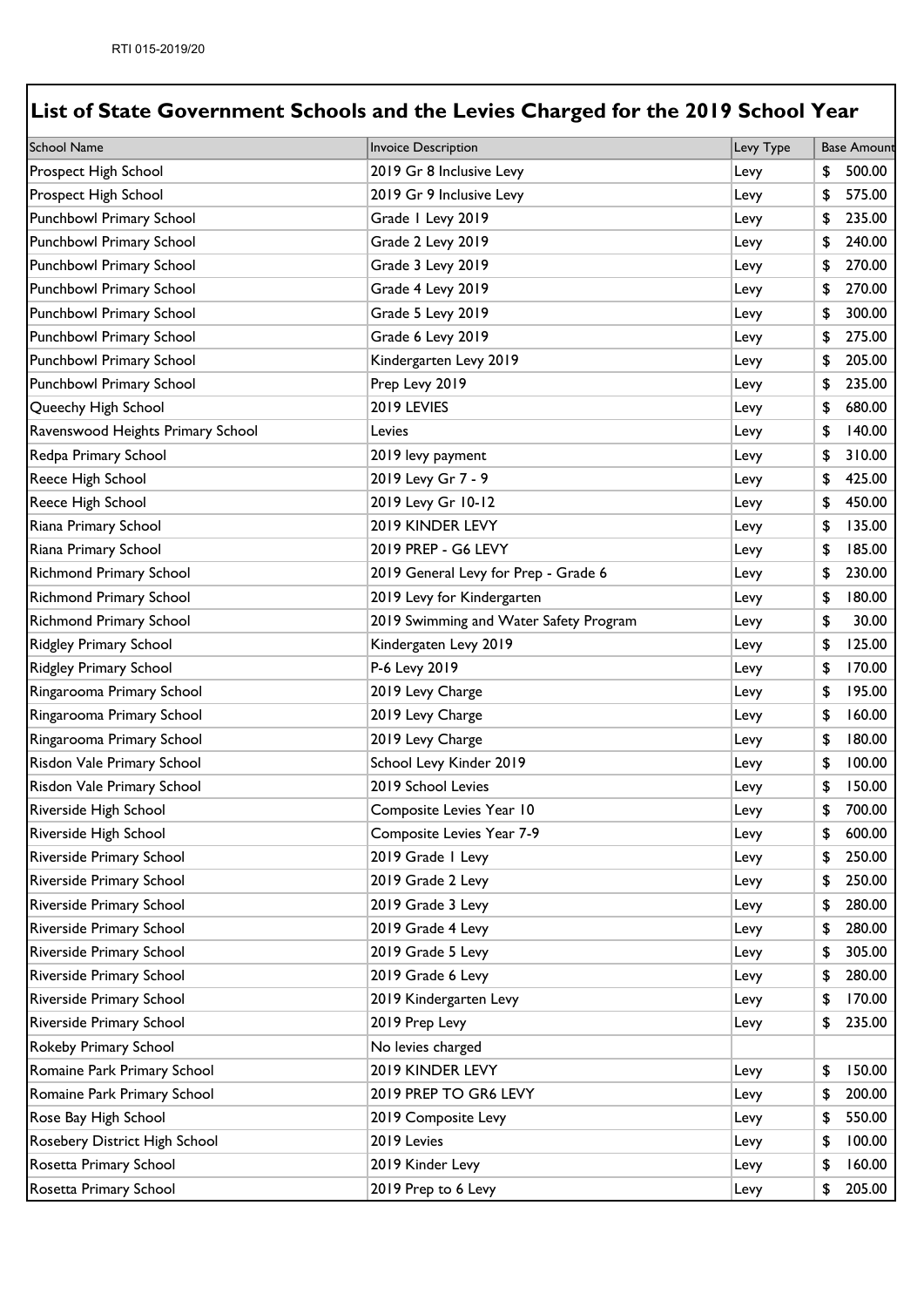| <b>School Name</b>                       | <b>Invoice Description</b>            | Levy Type | <b>Base Amount</b> |
|------------------------------------------|---------------------------------------|-----------|--------------------|
| <b>Rosny College</b>                     | General Levy 2019                     | Levy      | \$<br>420.00       |
| Sandy Bay Infant School                  | Kinder Levy incl Swim Safety Program  | Levy      | \$<br>322.00       |
| Sandy Bay Infant School                  | Prep to Grade 2 2019                  | Levy      | \$<br>397.00       |
| Sassafras Primary School                 | 2019 3-6 Levy                         | Levy      | \$<br>137.50       |
| Sassafras Primary School                 | 2019 Kindergarten Levy                | Levy      | \$<br>110.00       |
| Sassafras Primary School                 | 2019 Prep-2 Levy                      | Levy      | \$<br>130.00       |
| Sassafras Primary School                 | 2019 Learn to Swim                    | Levy      | \$<br>22.50        |
| School of Special Education - North West | 2019 General Levy                     | Levy      | \$<br>260.00       |
| School of Special Education - North West | 2019 Kindergarten Levy                | Levy      | \$<br>160.00       |
| Scottsdale High School                   | LEVY JUNIOR SCHOOL                    | Levy      | \$<br>400.00       |
| Scottsdale High School                   | <b>LEVY SENIOR SCHOOL</b>             | Levy      | \$<br>440.00       |
| Scottsdale High School                   | YEAR 11/12 LEVIES                     | Levy      | \$<br>400.00       |
| Scottsdale Primary School                | Grade 1-2 Composite Levy              | Levy      | \$<br>235.00       |
| Scottsdale Primary School                | Grade 3-4 Composite Levy              | Levy      | \$<br>254.00       |
| Scottsdale Primary School                | Grade 5-6 Composite Levy              | Levy      | \$<br>263.00       |
| Scottsdale Primary School                | 2019 Kindergarten Composite Levy      | Levy      | \$<br>160.00       |
| Scottsdale Primary School                | 2019 Preparatory Composite Levy       | Levy      | \$<br>223.00       |
| <b>Sheffield School</b>                  | 2019 Levies - Year 3 to Year 6        | Levy      | \$<br>260.00       |
| <b>Sheffield School</b>                  | 2019 Levies - Year 7 to Year 12       | Levy      | \$<br>460.00       |
| <b>Sheffield School</b>                  | 2020 Kinder Levy                      | Levy      | \$<br>190.00       |
| <b>Sheffield School</b>                  | 2020 Levies - Prep to Year 2          | Levy      | \$<br>230.00       |
| Smithton High School                     | 2019 General Levy Years 7-10          | Levy      | \$<br>500.00       |
| Smithton Primary School                  | 2019 Kinder Levy                      | Levy      | \$<br>100.00       |
| Smithton Primary School                  | 2019 Prep - Year 6                    | Levy      | \$<br>155.00       |
| <b>Snug Primary School</b>               | Composite Levy Year 6                 | Levy      | \$<br>360.00       |
| <b>Snug Primary School</b>               | Composite Levy Year 3-5               | Levy      | \$<br>310.00       |
| <b>Snug Primary School</b>               | Composite Levy Year 1-2               | Levy      | \$<br>250.00       |
| Snug Primary School                      | Composite Levy - Kinder               | Levy      | \$<br>200.00       |
| Somerset Primary School                  | Kindergarten Levy 2019                | Levy      | \$<br>120.00       |
| Somerset Primary School                  | Prep-Grade 6 Levy 2019                | Levy      | \$<br>205.00       |
| Sorell School                            | Gr 11, 12, 13 Levy 2019 4 Subject     | Levy      | \$<br>420.00       |
| Sorell School                            | 2019 Grade 6 - Grade 10 Levy          | Levy      | \$<br>460.00       |
| Sorell School                            | 2019 Kinder Levy                      | Levy      | \$<br>175.00       |
| Sorell School                            | 2019 prep - Grade 5 Levy              | Levy      | \$<br>225.00       |
| Sorell School                            | Gr 11, 12, 13 Levy 2019 I Subject     | Levy      | \$<br>105.00       |
| Sorell School                            | Gr 11, 12, 13 Levy 2019 2 subjects    | Levy      | \$<br>210.00       |
| Sorell School                            | Gr 11, 12,13 2019 Levy 3 Subjects     | Levy      | \$<br>315.00       |
| South Arm Primary School                 | 2019 General Levies Grade 3 - Grade 6 | Levy      | \$<br>250.00       |
| South Arm Primary School                 | 2019 General Levies Kinder            | Levy      | \$<br>180.00       |
| South Arm Primary School                 | 2019 General Levies Prep- Grade 2     | Levy      | \$<br>220.00       |
| South George Town Primary School         | 2019 Grade 3 Levy                     | Levy      | \$<br>265.00       |
| South George Town Primary School         | 2019 Grades 4 - 6 Levy                | Levy      | \$<br>255.00       |
| South George Town Primary School         | 2019 Kindergarten Levy                | Levy      | \$<br>190.00       |
| South George Town Primary School         | 2019 Prep - Gr 2 Levy                 | Levy      | \$<br>230.00       |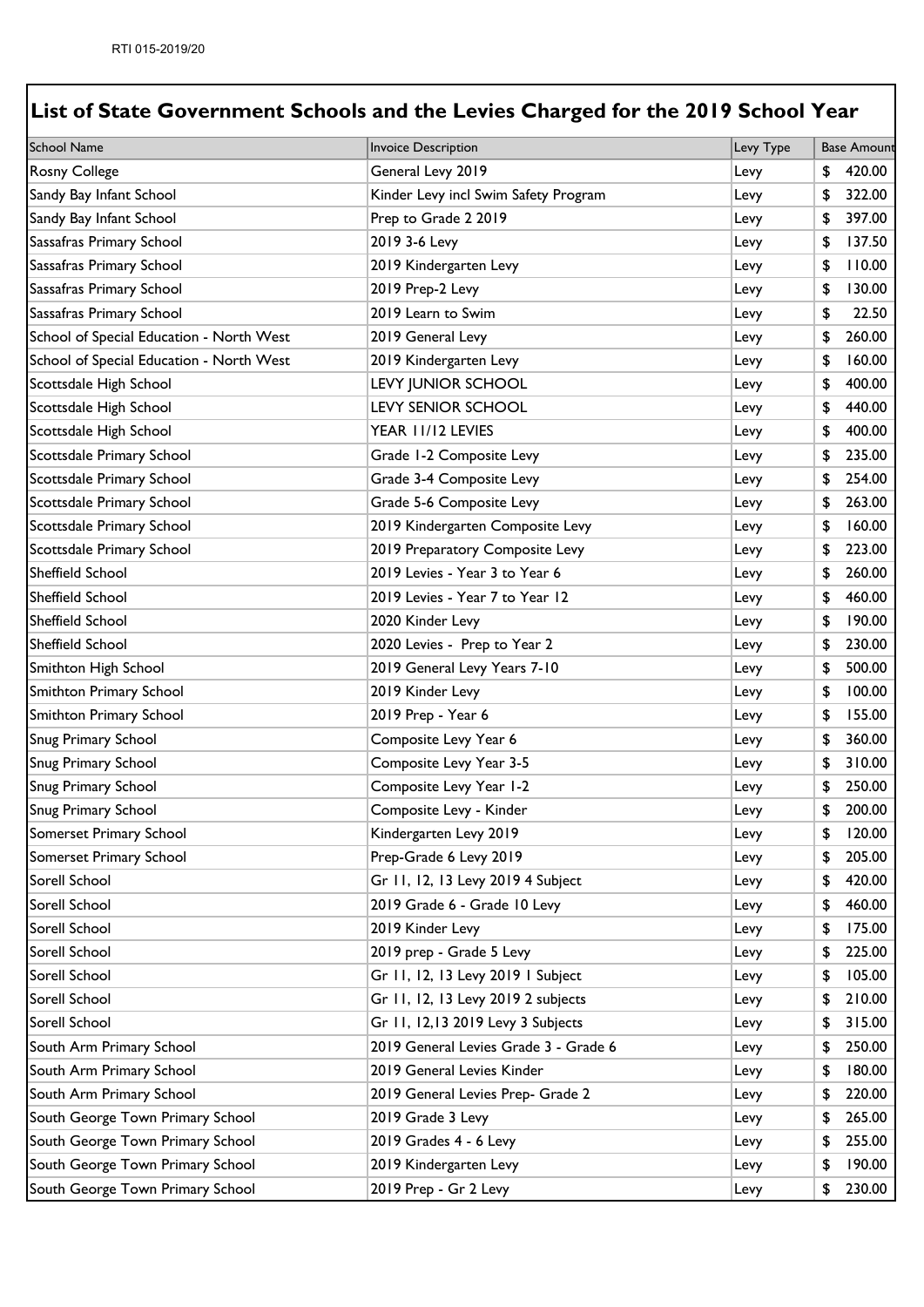| <b>School Name</b>                 | Invoice Description                         | Levy Type | <b>Base Amount</b> |
|------------------------------------|---------------------------------------------|-----------|--------------------|
| South Hobart Primary School        | Gr 3-5 Levy inc Swim & Water Safety Program | Levy      | \$<br>360.00       |
| South Hobart Primary School        | Grade 6 levy inc Leavers Activities 2019    | Levy      | \$<br>360.00       |
| South Hobart Primary School        | Kindergarten Levy 2019                      | Levy      | \$<br>270.00       |
| South Hobart Primary School        | Prep - Grade 2 Levy 2019                    | Levy      | \$<br>330.00       |
| Southern Support School            | <b>LEVIES 2019</b>                          | Levy      | \$<br>170.00       |
| <b>Sprent Primary School</b>       | 2019 Levies                                 | Levy      | \$<br>230.00       |
| Spreyton Primary School            | Grade 345 Levy                              | Levy      | \$<br>330.00       |
| Spreyton Primary School            | Grade 6 Levy                                | Levy      | \$<br>345.00       |
| Spreyton Primary School            | Kinder Levy                                 | Levy      | \$<br>235.00       |
| Spreyton Primary School            | Prep-Grade 2 Levy                           | Levy      | \$<br>270.00       |
| Springfield Gardens Primary School | General Levy Kinder 2019                    | Levy      | \$<br>135.00       |
| Springfield Gardens Primary School | General Levy Prep-Gr6 2019                  | Levy      | \$<br>215.00       |
| St Helens District High School     | KINDER SCHOOL levy 2019                     | Levy      | \$<br>220.00       |
| St Helens District High School     | 2019 LEVY PREP-GRADE 2                      | Levy      | \$<br>250.00       |
| St Helens District High School     | YR 3 4 5 SCHOOL COMP LEVY 2019              | Levy      | \$<br>340.00       |
| St Helens District High School     | YR 6-12 SCHOOL COMP LEVY 2019               | Levy      | \$<br>395.00       |
| St Leonards Primary School         | Grade I Composite Levy 2020                 | Levy      | \$<br>190.00       |
| St Leonards Primary School         | Grade 2 Composite Levy 2020                 | Levy      | \$<br>190.00       |
| St Leonards Primary School         | Grade 3 Composite Levy 2020                 | Levy      | \$<br>245.00       |
| St Leonards Primary School         | Grade 4 Composite Levy 2020                 | Levy      | \$<br>240.00       |
| St Leonards Primary School         | Grade 5 Composite Levy 2020                 | Levy      | \$<br>285.00       |
| St Leonards Primary School         | Grade 6 Composite Levy 2020                 | Levy      | \$<br>255.00       |
| St Leonards Primary School         | Kindergarten Composite Levy 2020            | Levy      | \$<br>155.00       |
| St Leonards Primary School         | Prep Composite Levy 2020                    | Levy      | \$<br>190.00       |
| <b>St Marys District School</b>    | Grade I Levies 2019                         | Levy      | \$<br>275.00       |
| St Marys District School           | Grade 2 Levies 2019                         | Levy      | \$<br>275.00       |
| St Marys District School           | Grade 3/4 Levies 2019                       | Levy      | \$<br>325.00       |
| St Marys District School           | Grade 5/6 Levies 2019                       | Levy      | \$<br>324.00       |
| St Marys District School           | Grade 7 Levies 2019                         | Levy      | \$<br>429.00       |
| St Marys District School           | Grade 8 Levies 2019                         | Levy      | \$<br>429.00       |
| St Marys District School           | Grade 9 Levies 2019                         | Levy      | \$<br>368.00       |
| St Marys District School           | Grade 10 Levies 2019                        | Levy      | \$<br>368.00       |
| <b>Stanley Primary School</b>      | Levies                                      | Levy      | \$<br>155.00       |
| Strahan Primary School             | Levy for I term                             | Levy      | \$<br>78.00        |
| Strahan Primary School             | Kindergarden Levy 2017                      | Levy      | \$<br>160.00       |
| Strahan Primary School             | Kinder Levy 2019                            | Levy      | \$<br>160.00       |
| Strahan Primary School             | Prep - Grade 6 Levy                         | Levy      | \$<br>195.00       |
| Strahan Primary School             | Prep - Grade 6 Levy 2019                    | Levy      | \$<br>195.00       |
| Summerdale Primary School          | GRADE I LEVY 2019                           | Levy      | \$<br>240.20       |
| Summerdale Primary School          | <b>GRADE 2 LEVY 2019</b>                    | Levy      | \$<br>240.20       |
| Summerdale Primary School          | <b>GRADE 3 LEVY 2019</b>                    | Levy      | \$<br>292.80       |
| Summerdale Primary School          | <b>GRADE 4 LEVY 2019</b>                    | Levy      | \$<br>292.80       |
| Summerdale Primary School          | <b>GRADE 5 LEVY 2019</b>                    | Levy      | \$<br>321.05       |
| Summerdale Primary School          | <b>GRADE 6 LEVY 2019</b>                    | Levy      | \$<br>291.05       |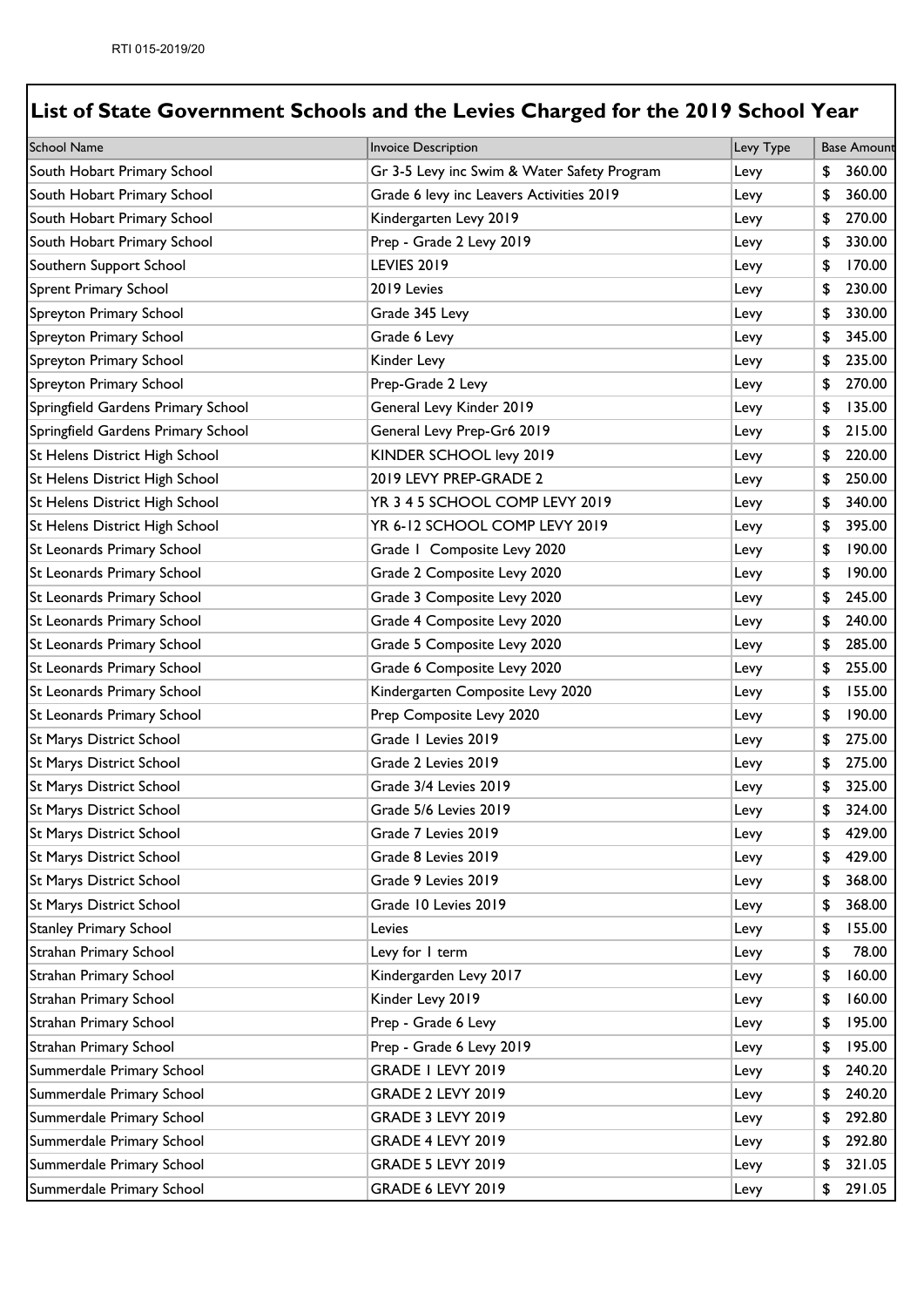| <b>School Name</b>                    | Invoice Description                  | Levy Type | <b>Base Amount</b> |
|---------------------------------------|--------------------------------------|-----------|--------------------|
| Summerdale Primary School             | KINDER LEVY 2019                     | Levy      | \$<br>199.65       |
| Summerdale Primary School             | PREP LEVY 2019                       | Levy      | \$<br>229.65       |
| Swansea Primary School                | 2019 Levy - Grade 123                | Levy      | \$<br>290.00       |
| Swansea Primary School                | 2019 Levy - Grade 56                 | Levy      | \$<br>285.00       |
| Swansea Primary School                | 2019 Levy - Prep                     | Levy      | \$<br>215.00       |
| Table Cape Primary School             | Kindergarten Levy 2019               | Levy      | \$<br>110.00       |
| Table Cape Primary School             | Prep to Gr 6 Levy 2019               | Levy      | \$<br>150.00       |
| Table Cape Primary School             | Swimmimg & Water Safety Program 2019 | Levy      | \$<br>30.00        |
| Taroona High School                   | Year 10 Composite Levy 2019          | Levy      | \$<br>700.00       |
| Taroona High School                   | Year 7 Composite Levy 2019           | Levy      | \$<br>635.00       |
| Taroona High School                   | Year 8 Composite Levy 2019           | Levy      | \$<br>635.00       |
| Taroona High School                   | Year 9 Composite Levy 2019           | Levy      | \$<br>700.00       |
| Taroona Primary School                | Levy 2019                            | Levy      | \$<br>325.00       |
| <b>Tasman District School</b>         | 2019 Kindergarten Levies             | Levy      | \$<br>215.00       |
| <b>Tasman District School</b>         | 2019 Primary Levies                  | Levy      | \$<br>270.00       |
| Tasman District School                | 2019 Secondary Levies                | Levy      | \$<br>350.00       |
| Tasmanian eSchool                     | 2019 General K-10 Levy               | Levy      | \$<br>250.00       |
| Tasmanian eSchool                     | 2019 Senior Secondary General Levy   | Levy      | \$<br>390.00       |
| <b>Trevallyn Primary School</b>       | 2019 Grade I Levy                    | Levy      | \$<br>240.00       |
| Trevallyn Primary School              | 2019 Grade 2 Levy                    | Levy      | \$<br>230.00       |
| <b>Trevallyn Primary School</b>       | 2019 Grade 3 Levy                    | Levy      | \$<br>280.00       |
| Trevallyn Primary School              | 2019 Grade 4 Levy                    | Levy      | \$<br>270.00       |
| Trevallyn Primary School              | 2019 Grade 5 Levy                    | Levy      | \$<br>350.00       |
| Trevallyn Primary School              | 2019 Grade 6 Levy                    | Levy      | \$<br>320.00       |
| Trevallyn Primary School              | 2019 Kindergarten Levy               | Levy      | \$<br>200.00       |
| Trevallyn Primary School              | 2019 Prep Levy                       | Levy      | \$<br>230.00       |
| Triabunna District School             | 2019 Kindergarten Levy               | Levy      | \$<br>125.00       |
| Triabunna District School             | 2019 Primary Levy                    | Levy      | \$<br>175.00       |
| Triabunna District School             | 2019 Secondary Levy                  | Levy      | \$<br>475.00       |
| Ulverstone Primary School             | 2019 Kindergarten Levy               | Levy      | \$<br>120.00       |
| Ulverstone Primary School             | 2019 Prep to Grade 6 Levy            | Levy      | \$<br>210.00       |
| Ulverstone Secondary College          | Levies 2019 Yr 7 - 12                | Levy      | \$<br>470.00       |
| Waimea Heights Primary School         | GENERAL LEVY 3-5 2019                | Levy      | \$<br>360.00       |
| Waimea Heights Primary School         | GENERAL LEVY YEAR 6 2019             | Levy      | \$<br>330.00       |
| Waimea Heights Primary School         | <b>GENERAL LEVY KINDER 2019</b>      | Levy      | \$<br>260.00       |
| Waimea Heights Primary School         | GENERAL LEVY P-2 2019                | Levy      | \$<br>330.00       |
| Warrane Primary School                | Levy General Prep - Grade 6          | Levy      | \$<br>120.00       |
| Warrane Primary School                | Levy Kindergarten 2019               | Levy      | \$<br>100.00       |
| <b>Waverley Primary School</b>        | 2019 Grade 3 to Grade 6 Levy         | Levy      | \$<br>160.00       |
| <b>Waverley Primary School</b>        | 2019 Kindergarten Levy               | Levy      | \$<br>90.00        |
| <b>Waverley Primary School</b>        | 2019 Prep to Grade 2 Levy            | Levy      | \$<br>150.00       |
| <b>West Launceston Primary School</b> | Grade 1/2 Levy 2019                  | Levy      | \$<br>240.00       |
| <b>West Launceston Primary School</b> | Grade 3/4 Levy 2019                  | Levy      | \$<br>260.00       |
| <b>West Launceston Primary School</b> | Grade 5 Levy 2019                    | Levy      | \$<br>285.00       |
|                                       |                                      |           |                    |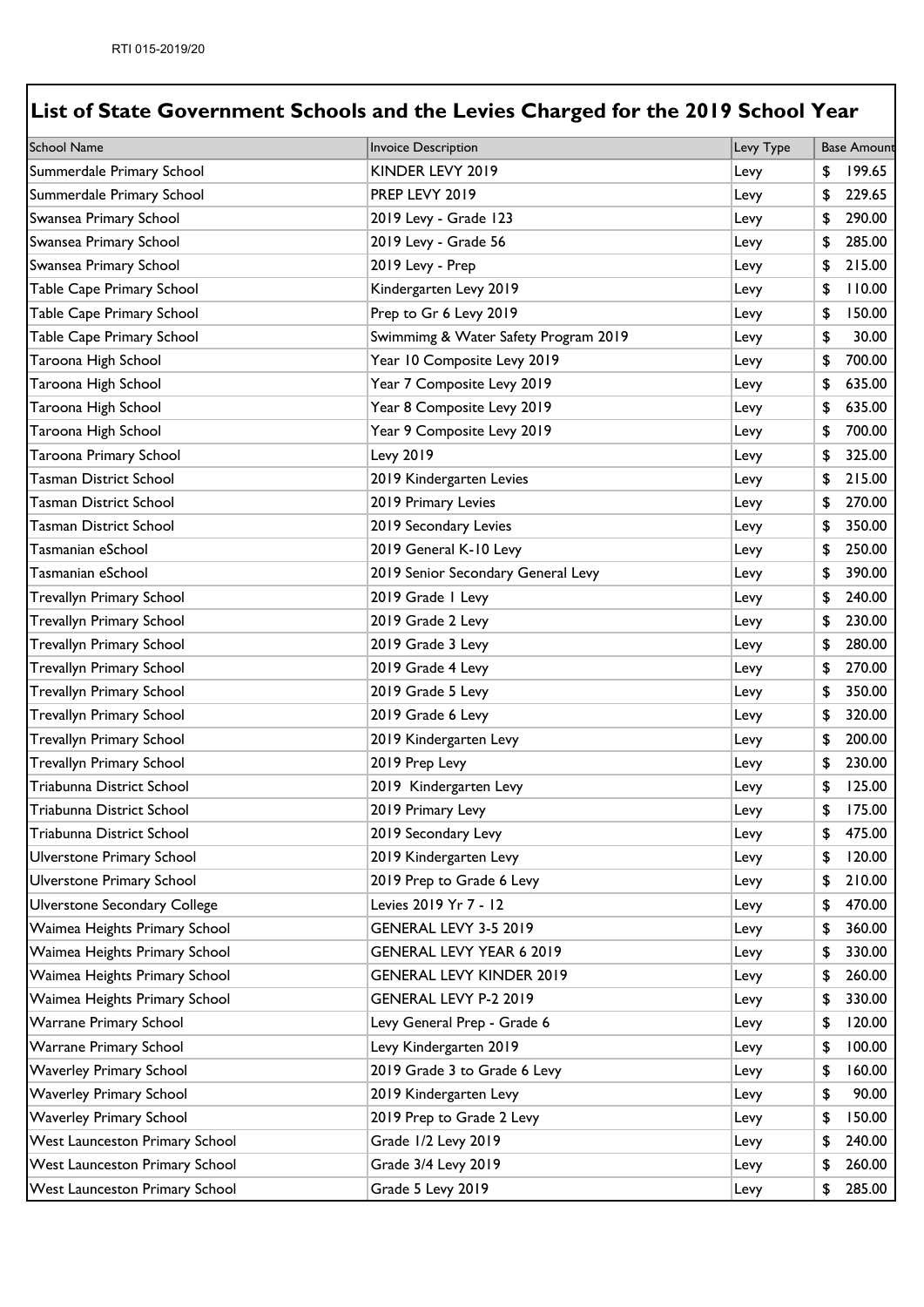| <b>School Name</b>                    | <b>Invoice Description</b>                            | Levy Type | <b>Base Amount</b> |
|---------------------------------------|-------------------------------------------------------|-----------|--------------------|
| <b>West Launceston Primary School</b> | Grade 6 Levy 2019                                     | Levy      | \$<br>270.00       |
| <b>West Launceston Primary School</b> | Kindergarten Levy 2019                                | Levy      | \$<br>190.00       |
| <b>West Launceston Primary School</b> | Prep Levy 2019                                        | Levy      | \$<br>230.00       |
| <b>West Ulverstone Primary School</b> | 2019 Kindergarten Levy                                | Levy      | \$<br>120.00       |
| <b>West Ulverstone Primary School</b> | 2019 Prep - Year 2 Levy                               | Levy      | \$<br>205.00       |
| <b>West Ulverstone Primary School</b> | 2019 Year 3 - Year 5 Levy                             | Levy      | \$<br>180.00       |
| <b>West Ulverstone Primary School</b> | 2019 Year 6 Levy                                      | Levy      | \$<br>205.00       |
| <b>Westbury Primary School</b>        | 2019 Grade 3 - 4 Levy                                 | Levy      | \$<br>250.00       |
| <b>Westbury Primary School</b>        | 2019 Grade 5 - 6 Levy                                 | Levy      | \$<br>260.00       |
| <b>Westbury Primary School</b>        | 2019 Kindergarten Levy                                | Levy      | \$<br>165.00       |
| <b>Westbury Primary School</b>        | 2019 Prep - Grade 2 Levy                              | Levy      | \$<br>230.00       |
| <b>Westerway Primary School</b>       | 2019 Levies: Kinder                                   | Levy      | \$<br>160.00       |
| <b>Westerway Primary School</b>       | 2019 Levies: Prep                                     | Levy      | \$<br>200.00       |
| <b>Westerway Primary School</b>       | 2019 Levies: Gr 2                                     | Levy      | \$<br>200.00       |
| <b>Westerway Primary School</b>       | 2019 Levies: Gr 3                                     | Levy      | \$<br>200.00       |
| <b>Westerway Primary School</b>       | 2019 Levies: Gr 4                                     | Levy      | \$<br>200.00       |
| <b>Westerway Primary School</b>       | 2019 Levies: Gr 5                                     | Levy      | \$<br>200.00       |
| <b>Westerway Primary School</b>       | 2019 Levies: Gr 6                                     | Levy      | \$<br>200.00       |
| <b>Wilmot Primary School</b>          | Levies 2019                                           | Levy      | \$<br>200.00       |
| <b>Windermere Primary School</b>      | 2019 KINDER LEVY                                      | Levy      | \$<br>145.00       |
| <b>Windermere Primary School</b>      | 2019 PREP TO GRADE 6 LEVY                             | Levy      | \$<br>210.00       |
| Winnaleah District High School        | Grade 6 Levies                                        | Levy      | \$<br>490.00       |
| Winnaleah District High School        | Grade 4 Levies                                        | Levy      | \$<br>270.00       |
| Woodbridge School                     | 2019 Grade I Levy                                     | Levy      | \$<br>256.00       |
| Woodbridge School                     | 2019 Grade 10 Levy                                    | Levy      | \$<br>466.00       |
| Woodbridge School                     | 2019 Grade 2 Levy                                     | Levy      | \$<br>256.00       |
| Woodbridge School                     | 2019 Grade 3 Levy                                     | Levy      | \$<br>276.00       |
| Woodbridge School                     | 2019 Grade 4 Levy                                     | Levy      | \$<br>276.00       |
| Woodbridge School                     | 2019 Grade 5 Levy                                     | Levy      | \$<br>276.00       |
| Woodbridge School                     | 2019 Grade 6 Levy                                     | Levy      | \$<br>276.00       |
| Woodbridge School                     | 2019 Grade 7 Levy                                     | Levy      | \$<br>411.00       |
| Woodbridge School                     | 2019 Grade 8 Levy                                     | Levy      | \$<br>411.00       |
| Woodbridge School                     | 2019 Grade 9 Levy                                     | Levy      | \$<br>466.00       |
| Woodbridge School                     | 2019 Kindergarten Levy                                | Levy      | \$<br>186.00       |
| Woodbridge School                     | 2019 Prep Levy                                        | Levy      | \$<br>256.00       |
| Wynyard High School                   | 2019 Composite Levy, Grades 7 - 12                    | Levy      | \$<br>460.00       |
| Yolla District School                 | General Levy                                          | Levy      | \$<br>434.00       |
| Yolla District School                 | 2019 Student Package(\$47) and Class Stationery(\$45) | Levy      | \$<br>92.00        |
| Yolla District School                 | Kinder General Levy 2019                              | Levy      | \$<br>155.00       |
| Yolla District School                 | 2019 Stationery Pack                                  | Levy      | \$<br>14.00        |
| Yolla District School                 | Prep - 6 General Levy 2019                            | Levy      | \$<br>226.00       |
| Yolla District School                 | <b>Stationery Requirement 2019</b>                    | Levy      | \$<br>40.00        |
| Youngtown Primary School              | 2019 Grade I Levy                                     | Levy      | \$<br>275.00       |
| Youngtown Primary School              | 2019 Grade 2 Levy                                     | Levy      | \$<br>295.00       |